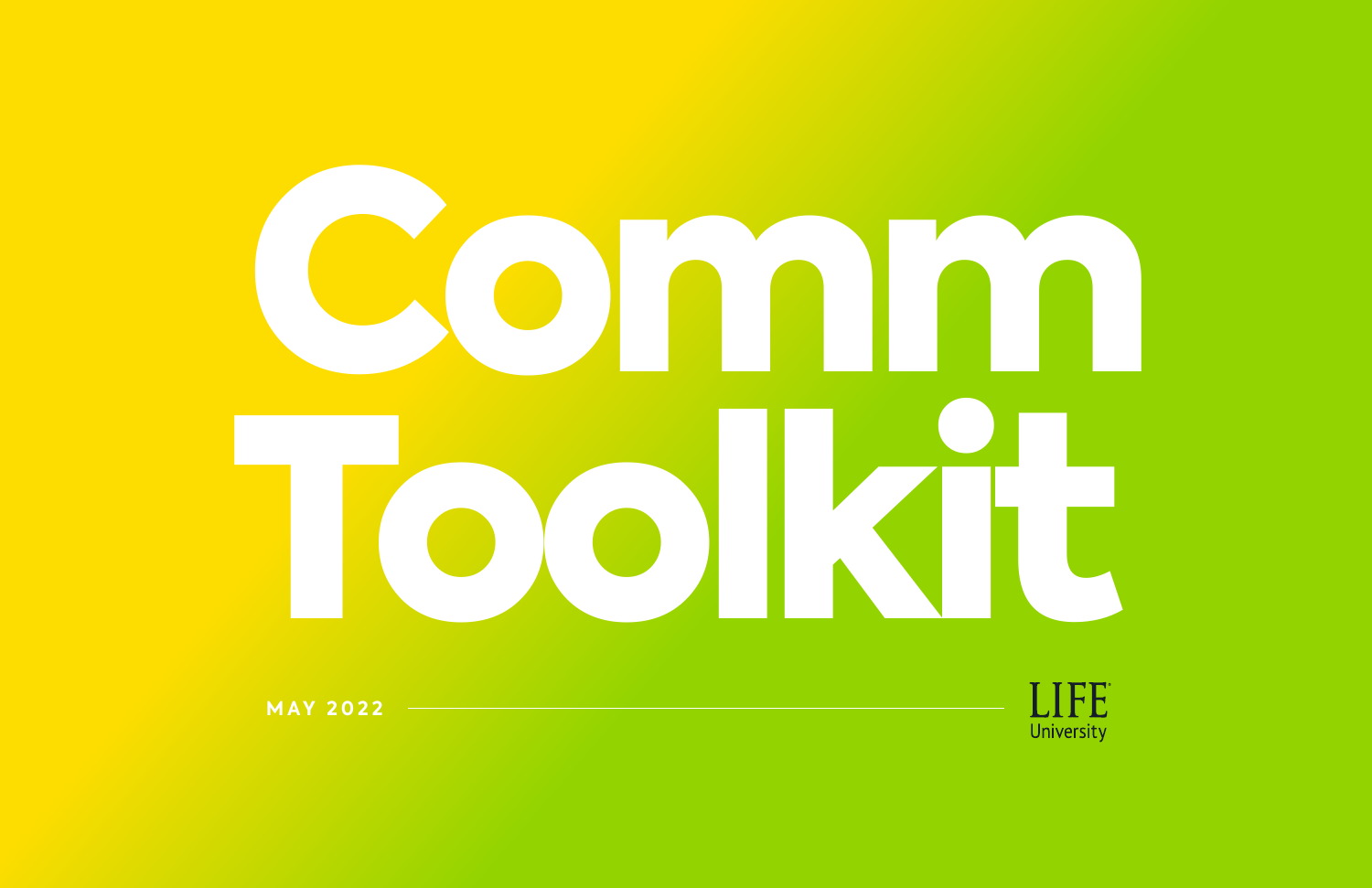# Communication from Life University must be strategic.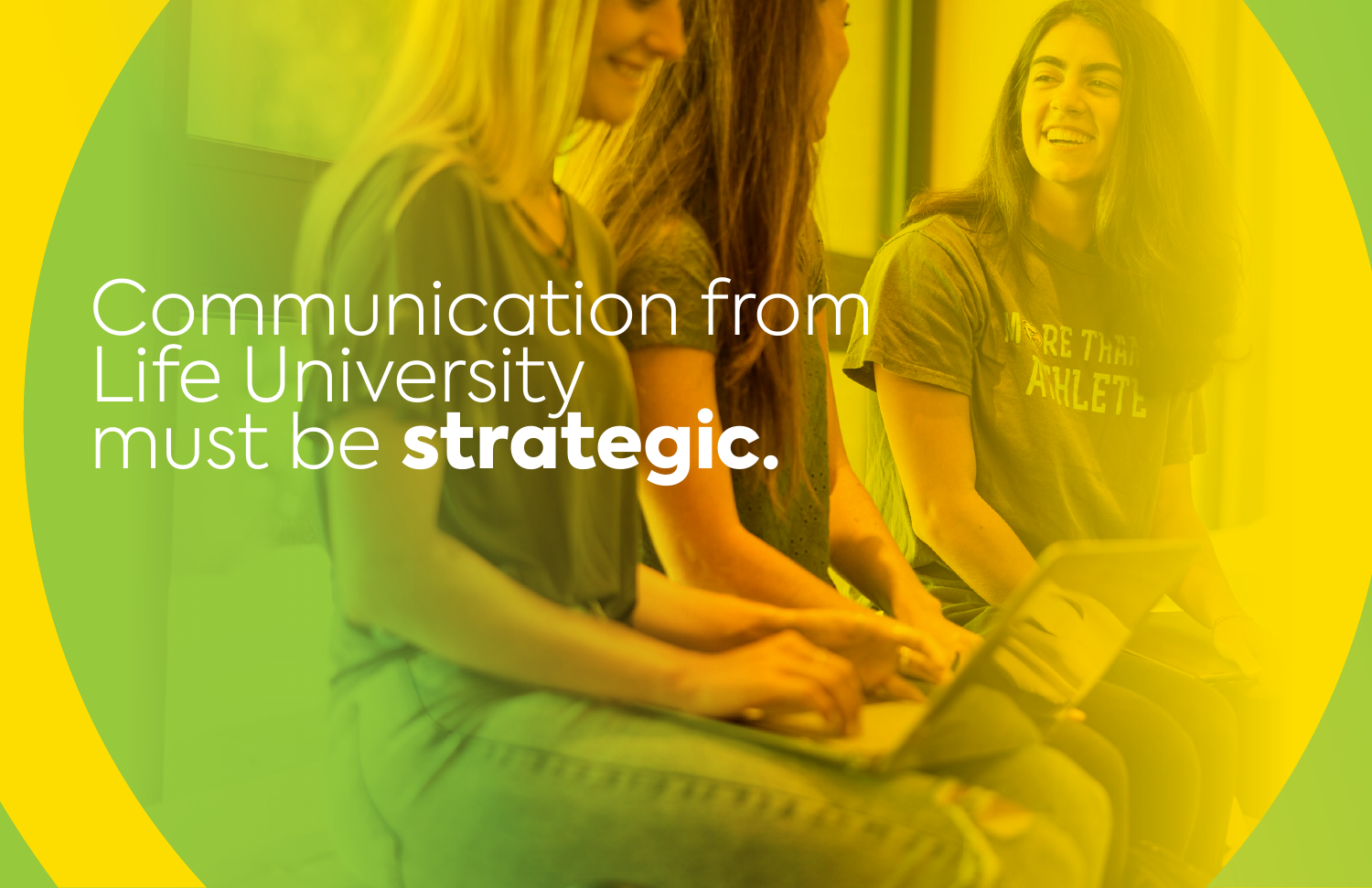We believe that living systems are self-aware, self-developing, self-maintaining and self-healing.

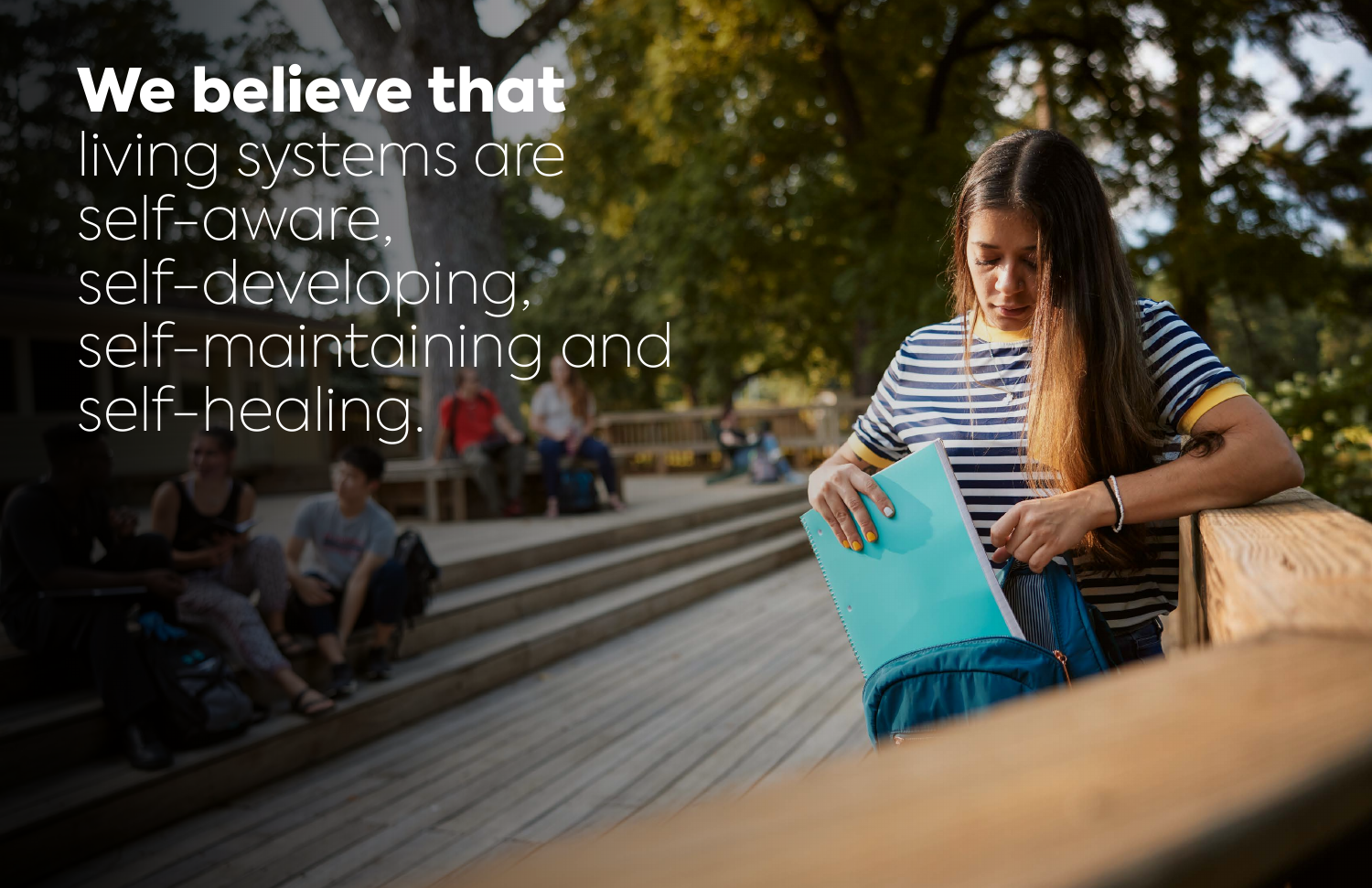The Life U Marketing Department's Communications Toolkit is a living document exploring the expression of Life U's brand, mission and values in an organized and consistent written form. It provides the official communications resource for the Life U community to reference so that we all speak the same "Life U language."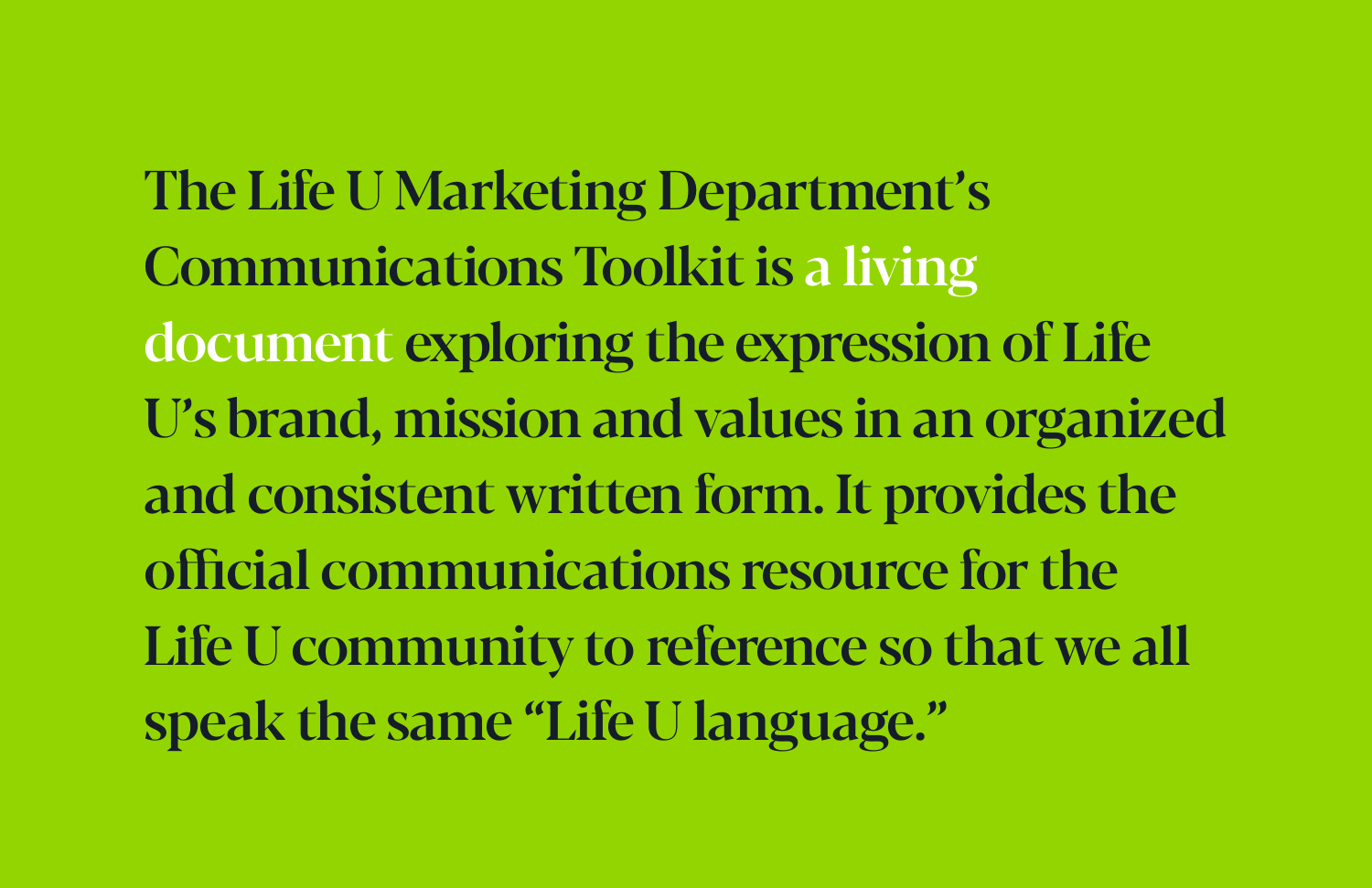#### **COMMUNICATIONS OVERVIEW**

#### **WRITING GUIDE OVERVIEW**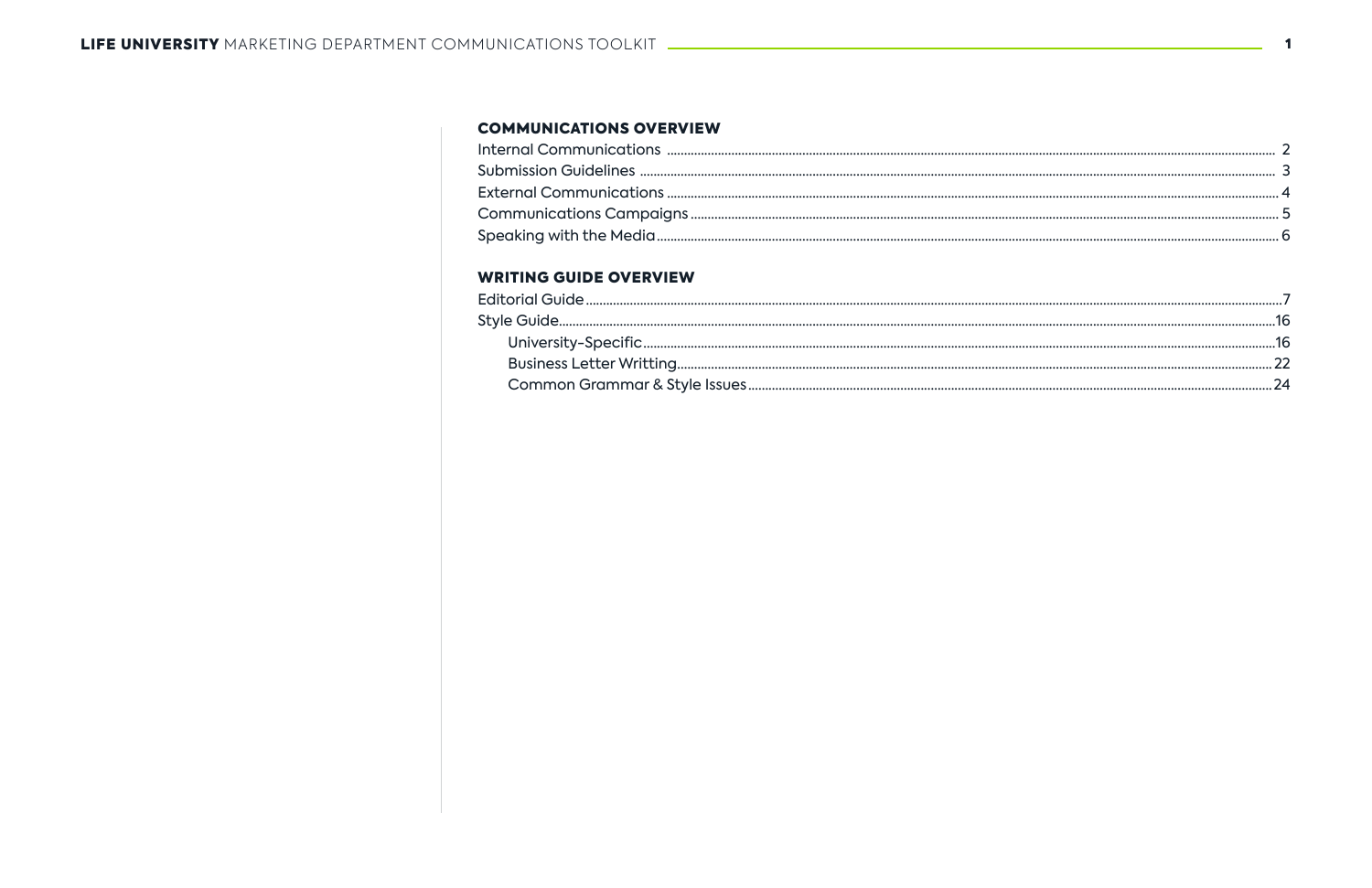## Internal Communications

### **The Marketing Department is responsible for publishing internal communications to the Life University (Life U) community.**

To ensure that Internal Communications are both effective and efficient vehicles to share important and/or critical information with the Life U community, the University must be strategic regarding both the content and frequency of this method of communication. This internal communications outreach can take the form of a:

### Daily Life U Wire

Four screens in the café show rotating slides for announcements and official Life University events. PowerPoint slides must be created by you and submitted to lifenews@life.edu for approval.

Priority information targeted to a specific audience (students, faculty, staff) that is sent immediately or scheduled for an appropriate date determined by the Marketing Department. This type of communication is primarily for urgent and/or high-priority announcements, and the decision about the use of this type of communication is solely at the discretion of the Marketing Department. Submissions must be sent to lifenews@life.edu.

All announcements and official Life University events are entitled to one Facebook or additional social media channel posting on an official Life University social account. Multiple listings are at the sole discretion of the Marketing Department. Submissions must be sent to lifenews@life.edu.

### Life U News & Events/FacStaff News & Events

The various departments are responsible for posting the events that they run; however, if you do not have access to calendar submission, those items can be sent to **lifenews@life.edu**.

Online "articles" that appear on the living.life.edu website (a one-stop-shop for all news, events, press releases and more for the University) and are highlighted in a weekly email to the two audiences. Any announcement or official Life University event can be communicated through this vehicle. Submissions must be sent to lifenews@life.edu.

#### PowerPoint Slide in Socrates Café

#### PowerPoint Slide in CCE/CGUS/LRC/Harris Center buildings

The screens in each of these buildings show rotating slides only for a limited number of specific announcements and events. The Marketing Department has sole discretion for which announcements and events can be displayed on these monitors, the parameters of which have been dictated by the Executive Office.

#### Facebook and Additional Social Media Channels

#### Life University Calendar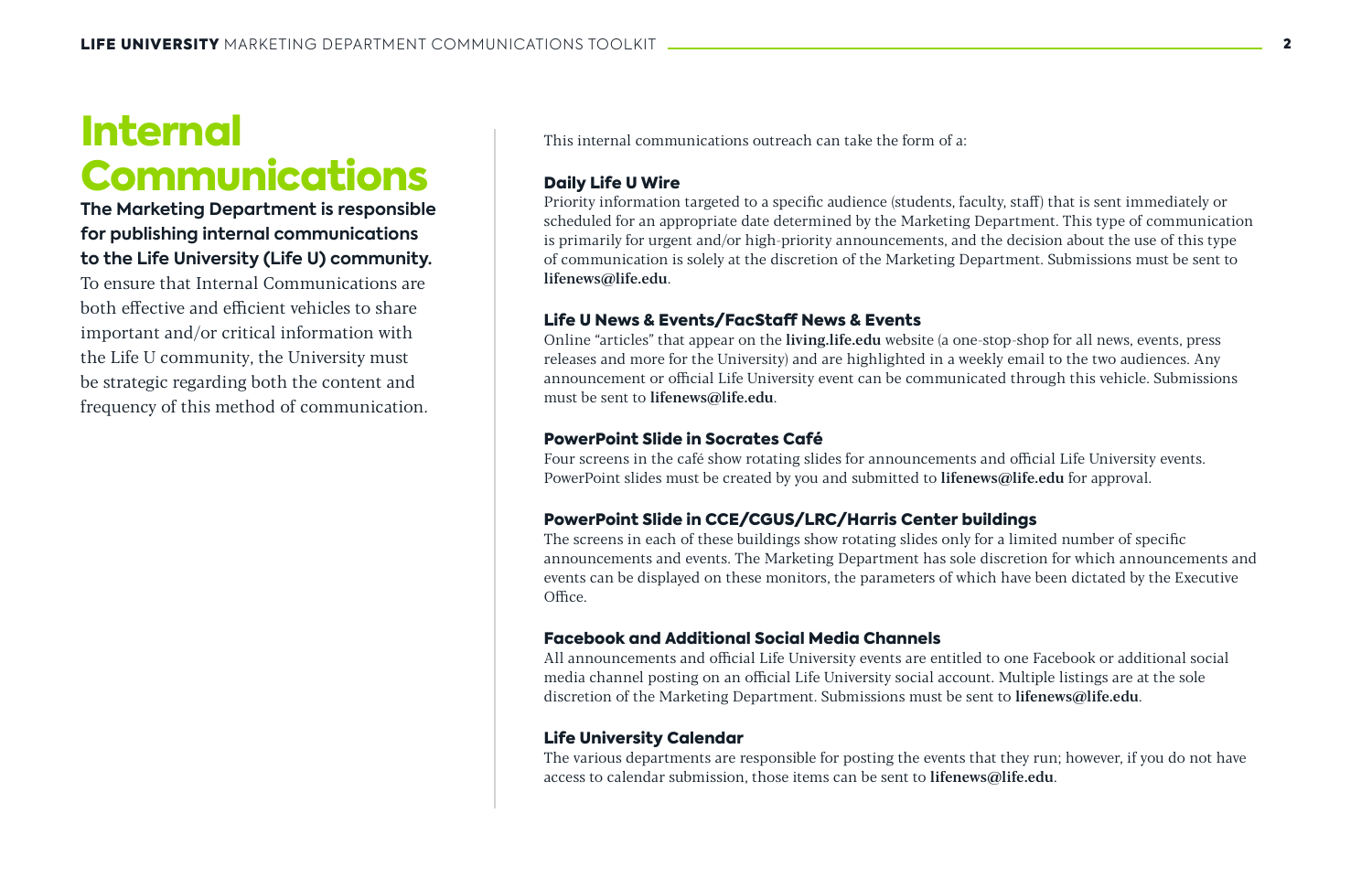# Submission Guidelines

When requesting any of these options, please take note of the following guidelines:

- Submissions for student events must be accompanied by approval of Student Affairs prior to posting in any medium.
- Submissions for Life U News & Events / FacStaff News & Events must be received by 5:00 p.m. on Friday in order to guarantee posting in the following Monday's edition. Exceptions can be made at the discretion of the Marketing Department.
- Every accommodation will be made to posting a social media announcement on your requested day. However, certain other announcements and the quantity of scheduled posts on a certain day may take priority and necessitate posting on an alternate date. If a potential conflict arises, the Marketing Department will contact you and discuss an alternate date.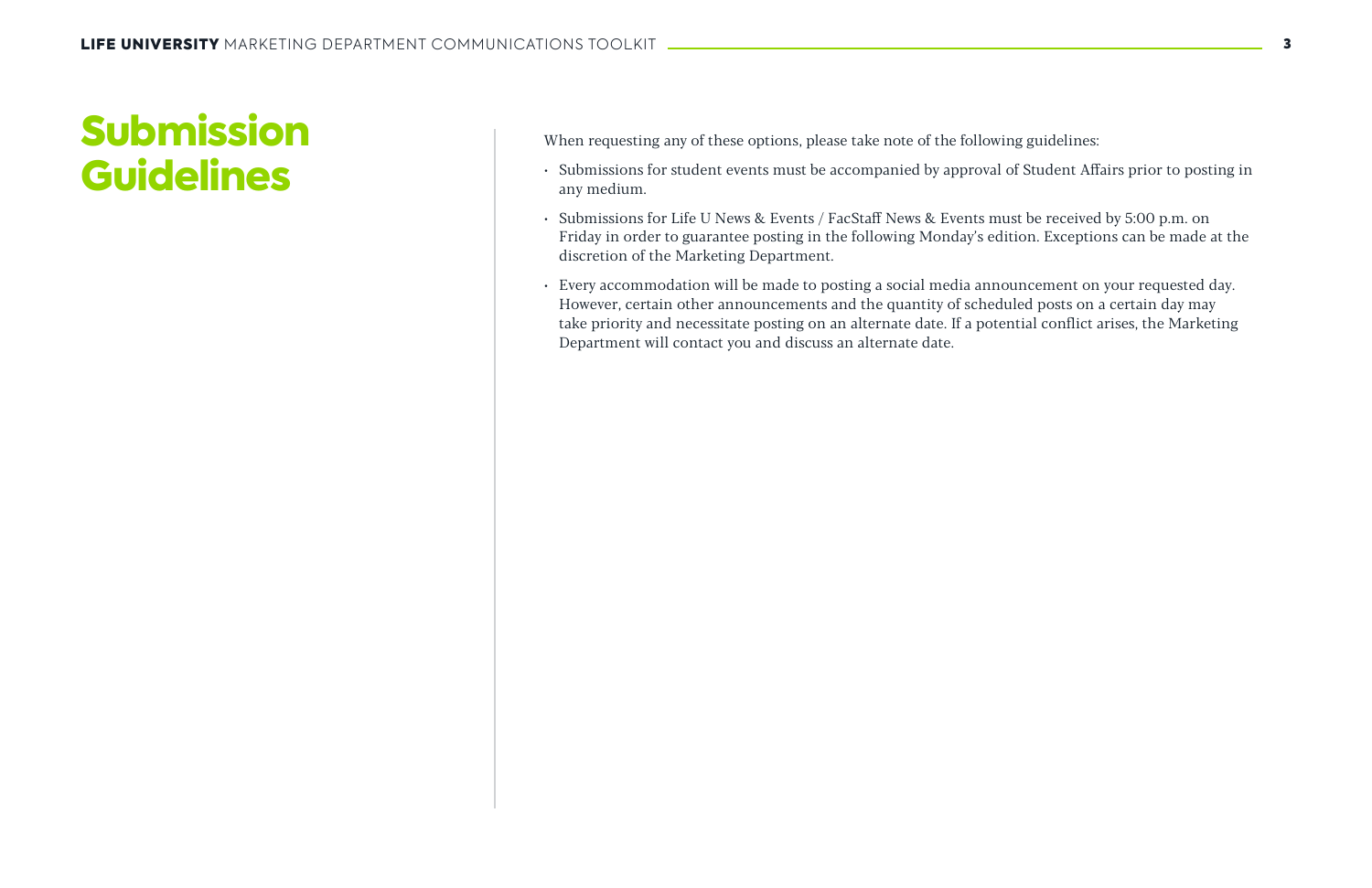### External Communications

**External communications bring Life U beyond our campus** and into local, regional, national and global conversations. It is vital that we are intentional in our dialogue with external constituents so that we showcase the optimal state of the Life U brand.

Life U faculty, staff and students can request a press release for an event, news story, award won, research presentation given, conference attended, etc. to be distributed to the appropriate media contacts the Life U Marketing Department has access to in its database by emailing lifenews@life.edu. These media contacts can include, but are not limited to, local and national newspaper contacts; local television newsroom contacts; national chiropractic website and magazine contacts; local community organizations (e.g., Cobb Chamber, Cobb Marketers Group, etc.); and other influential media outlets on both the local and national level. Media contacts that the requestee has access to can be sent in the request, but the requestee must supply permission from that contact to be included in the University's press release contact database.

Final press release distribution is at the sole discretion of the Life University Marketing Department.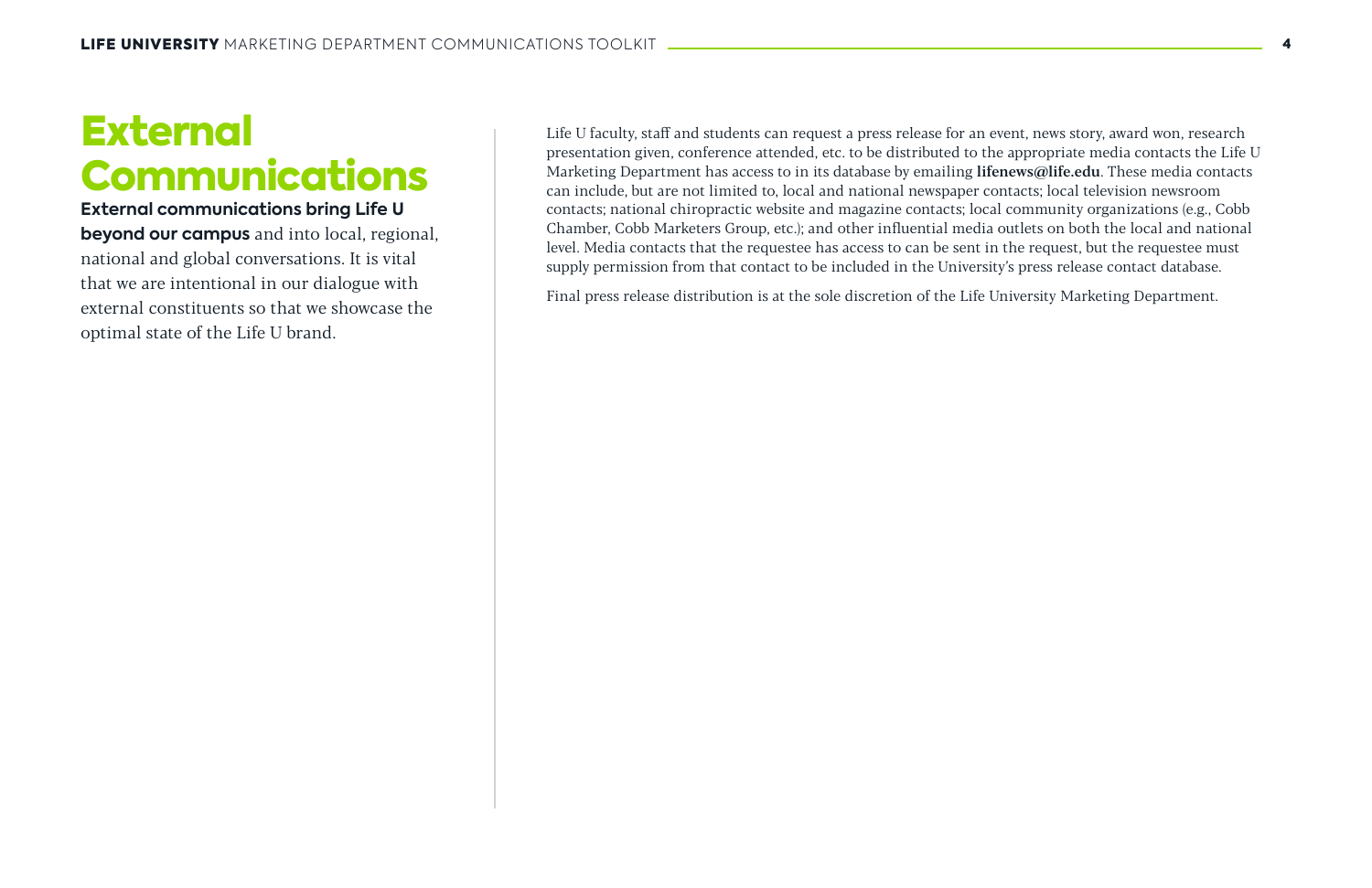# Communications **Campaigns**

#### Faces of LIFE

My 1st Quarter is a campaign featuring students who are currently within or who recently finished their 1st quarter of studies at Life U. All university students (undergraduates, graduates and D.C.) are encouraged to share their experiences in order to help those in future incoming classes get a reallife glimpse of what they can expect as they start a new chapter of their educational journeys at Life U. If you are interested in being featured or nominating a candidate, email Marketing@life.edu.

Faces of LIFE is a story campaign that showcases members of the dynamic Life U community, including faculty/staff, students, alumni and health science professionals. These profiles are often highlighted in our LIFE News & Events and FacStaff News & Events newsletters, as well as our various social media channels. Interested in being featured or nominating a candidate? Email Marketing@life.edu.

#### My 1st Quarter

#### Slice of LIFE (Blog)

Slice of LIFE is the official blog of Life University that aims to share the energy of our campus and capture its stories. It is active three days every week: Monday, Wednesday and Friday. We encourage our Life U family and anyone looking to check out a new blog to stop by and get insights into all aspects of Life University – from academics and campus life, to student profiles and healthy lifestyle tips.

Follow all of our posts easily by connecting to our social media hub and watch for chances to share your own experiences and photos with Slice of LIFE. Who knows, someday maybe we will feature you, your academic work, your club, your team or maybe even your pets!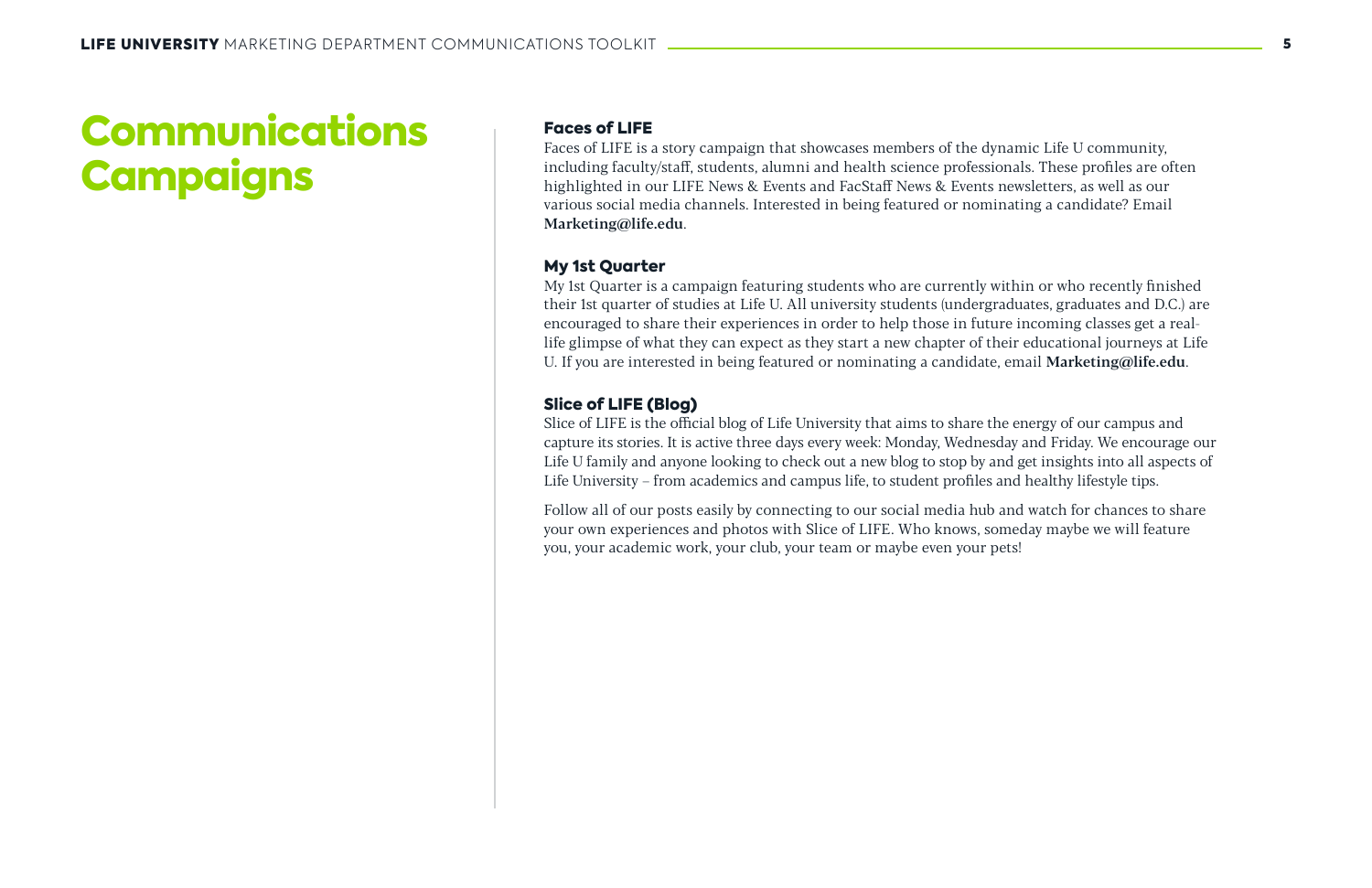# Speaking with the Media

**There's no denying that the media has a huge impact on the thought lives of the general public.** Therefore, strategic guidelines must be adhered to when Life U is being approached by, or chooses to approach, the media so that the information that they gain access to is indeed the most accurate information available.

### Guidelines for Speaking with the Media

While the following guidelines are to be observed while you are speaking to the media, please first make sure (from your department head) that you are authorized to speak on behalf of the University. It is vital that the message we convey is on-target and on-brand, and we must make certain we are using the proper language.

If a member of the press contacts you and you have not been authorized by the University to speak on its behalf, it is always best to respond in this way: "I have no comment [on the matter], but I can refer you to our University spokesperson who should be able to provide you with more information," and refer the matter to the Communications & Marketing Manager within Life U's Marketing Department, or your supervisor. Otherwise, to aid in handling inquiries from the press, please refer to the approved language listed in our Editorial and Style Guide section of this document below and make sure that you do not stray from it.

It is also very important to keep the Life University "big picture" in mind and point out to the media that we are much more than only a "chiropractic school," (i.e., there are varied degree programs that are also offered).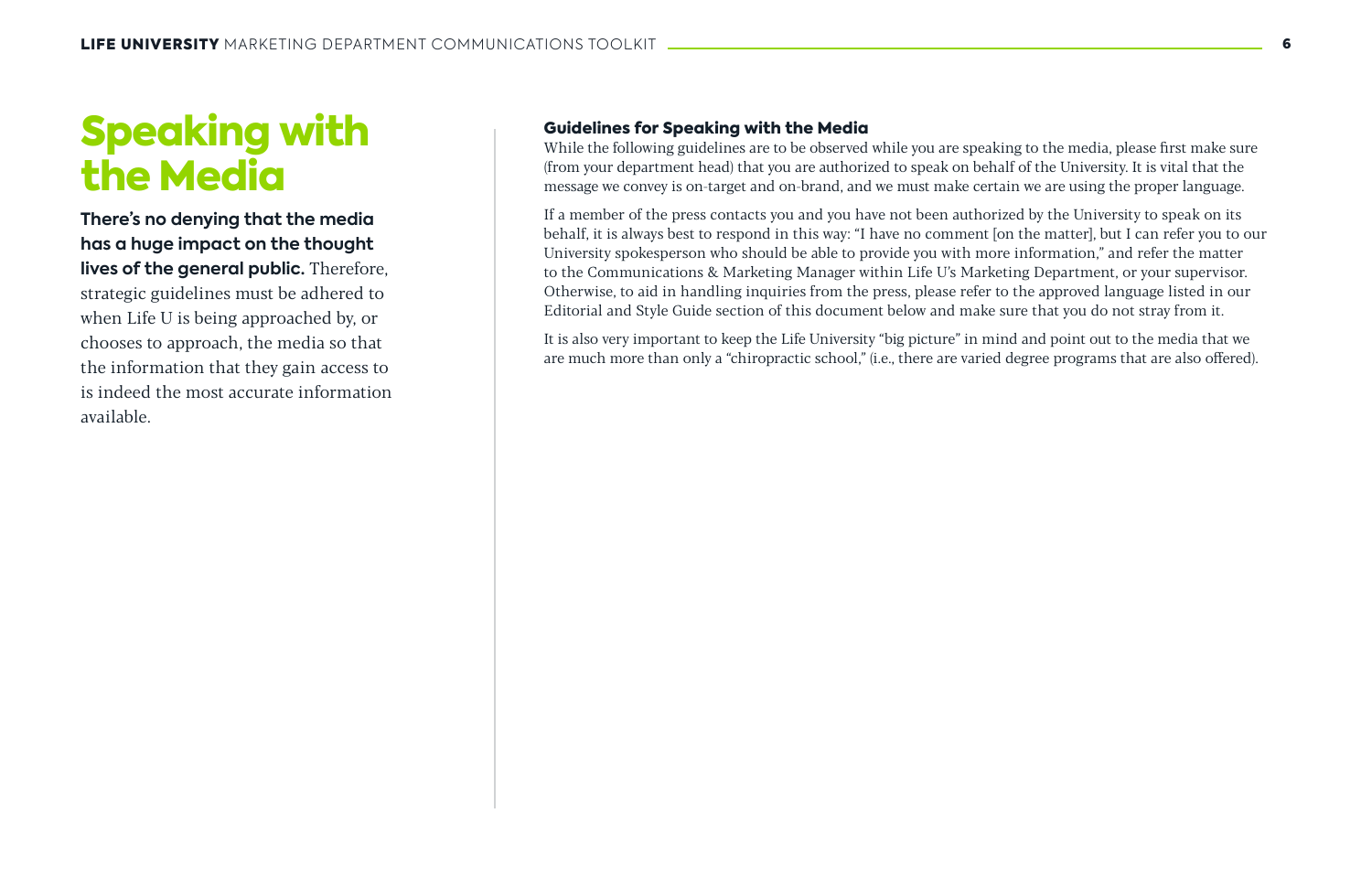# Editorial Guide Our Language

It is important that every member of the Life U community speaks the same 'language.' From simple things such as the names of buildings or programs, to complex ideas such as the description of an event or initiative, the words and language we use must be uniform in order to keep our brand and messages consistent.

In the age of texts, social media and email, it is easy to utilize slang, shorthand and improper grammar; however, as an institution of higher learning, the language we use is a reflection on the University. Therefore, no matter what the medium, proper spelling, grammar and usage must be part of our routine. The Marketing Department is happy to review your language/message and provide edits and feedback in order to adhere to this edict.

#### University Short Description/Elevator Speech

Life University (Life U) offers a variety of revolutionary undergraduate and graduate programs rooted in innovation and purpose, along with the world's most extensive and philosophically sound Doctor of Chiropractic program. Life U is breaking boundaries in multiple disciplines across the health and wellness spectrum by impacting and inspiring future leaders to become life-changing revolutionaries.

#### University Long Description/Lunch Speech

Life University (Life U) offers a variety of revolutionary undergraduate and graduate programs rooted in innovation and purpose, along with the world's most extensive and philosophically sound Doctor of Chiropractic program. Life U is breaking boundaries in multiple disciplines across the health and wellness spectrum by impacting and inspiring future leaders to become life-changing revolutionaries.

While Life U is most known for its Doctor of Chiropractic program (the largest single-campus College of Chiropractic in the world), the University also offers 14 undergraduate degrees and a pre-Doctor of Chiropractic pathway. Three graduate degrees are available, encompassing areas of sport health science, clinical nutrition and positive psychology. Some nationally-recognized degree programs are also offered to distance learners through the College of Online Education.

Life U's 110-acre campus in Marietta, Georgia, just northwest of Atlanta, is home to more than 2,800 undergraduate, graduate and professional students who come from all 50 United States and more than 45 countries.

The University strives to empower its students to succeed both professionally and personally. At Life U, we innovate our approach to higher education, while also remaining true to our philosophical commitment to produce informed leaders who exemplify humanistic values in their professions. To achieve this goal, Life U recognizes and demonstrates its dedication through three official Life University Values: Lasting Purpose, Vitalism and Integrity.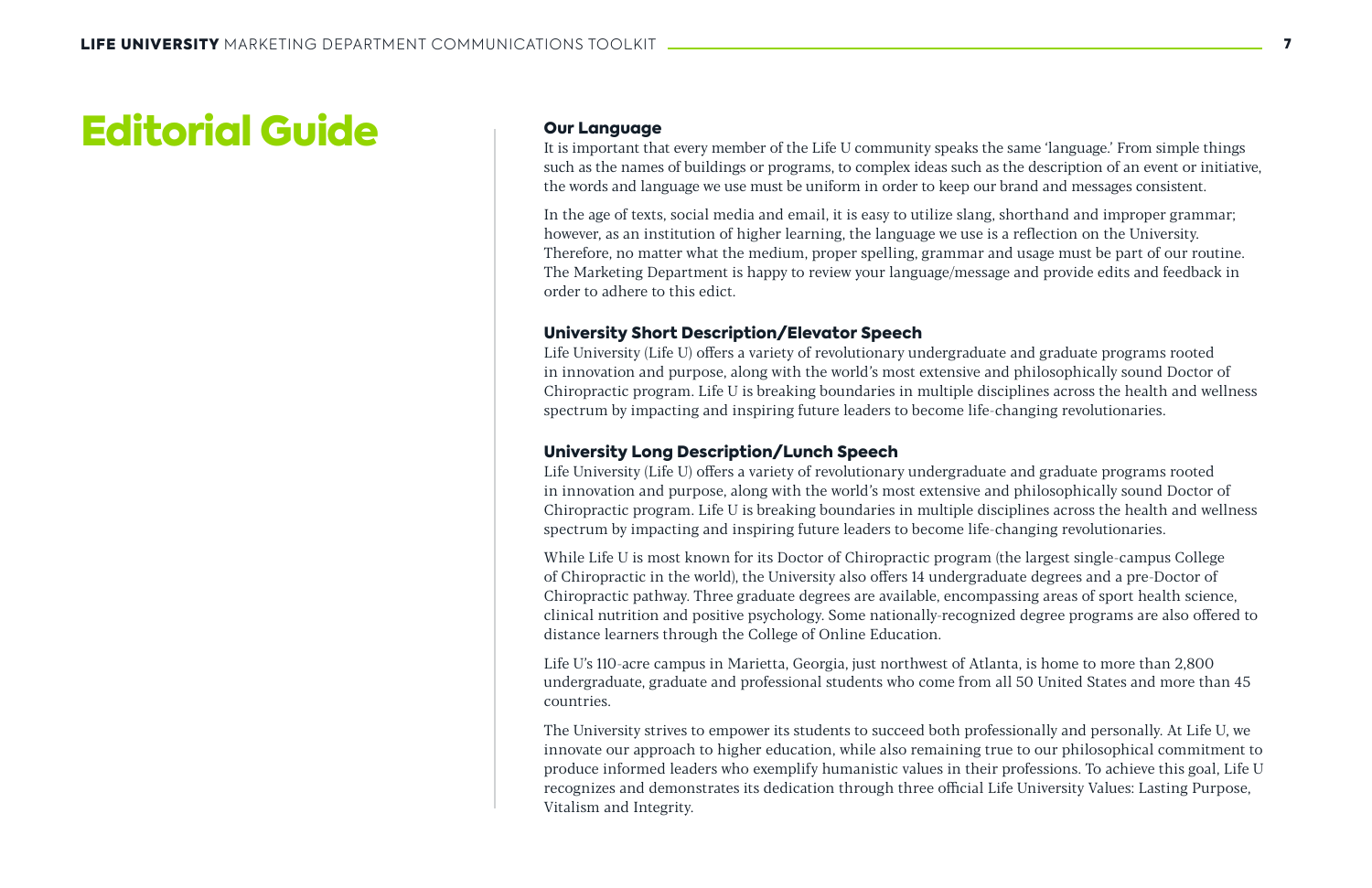#### **Degrees**

While Life University is most known for its Doctor of Chiropractic program (the largest single-campus chiropractic program in the world), we also offer 14 undergraduate degrees and a pre-Doctor of Chiropractic pathway. Three graduate degrees are available, encompassing areas of sport health science, clinical nutrition and positive psychology. Some degree programs are also offered to distance learners through the College of Online Education.

#### Mission

The mission of Life University is to empower each student with the education, skills and values to maximize the perfection within, based upon a vitalistic philosophy. Life University is committed to a global vision and excellence in teaching, learning and research, providing an exceptional student experience leading to a life of Integrity and Lasting Purpose.

### Mission of Life U's Three Colleges

### College of Chiropractic Mission

The Mission of the College of Chiropractic is to educate, mentor and graduate contemporary and compassionate Doctors of Chiropractic, based on a model of Vertebral Subluxation. The College establishes an environment demonstrating the expression of University core values; to embody Vitalism, nurture the standard to live an exceptional life of Integrity and be of service to the world.

### College of Graduate and Undergraduate Studies Mission

The Mission of the Life University College of Graduate and Undergraduate Studies is to empower students to achieve successful careers and meaningful lives, based on a vitalistic philosophy that promotes optimum performance and transformational leadership, to produce a positive impact in a dynamic world.

#### College of Online Education Mission

The Mission of Life University's College of Online Education is to provide a high-quality global online educational experience, based on a vitalistic philosophy, that maximizes each student's innate potential to pursue their goals and assume roles in leadership and the workplace through the application of integrity and principles of Lasting Purpose.

#### Vision

A world centered on vitalistic thinking and action.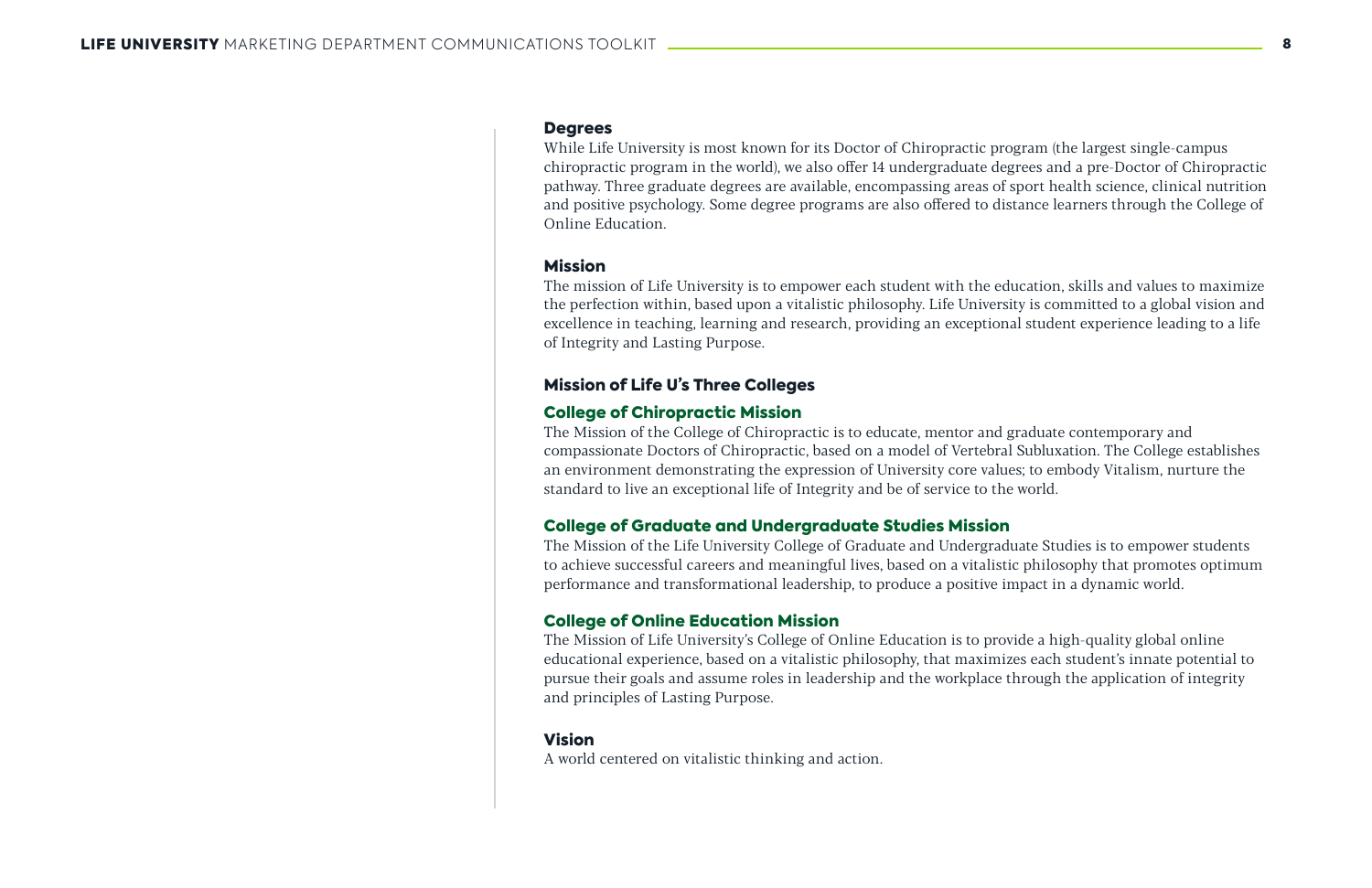#### Credo

- We believe that living systems are self-aware, self-developing, self-maintaining and self-healing.
- We understand that living systems function best when operating free of interference.
- We recognize that interference results in the diminished expression and quality of life.
- Therefore, Life University's programs are designed to educate students to identify and correct interference, allowing living systems to improve the expression of their innate potential.

#### Values

- Lasting Purpose To live an inner-directed life, to give, to do, to love, to serve, out of your own abundance.
- Vitalism Our recognition that the Universe itself is self-conscious, and as such, creates itself as a dynamic system wherein living organisms are self-developing, self-maintaining and self-healing.
- Vitalistic Ethos We acknowledge that the phenomenon of life is fundamentally original, adaptable and unpredictable. It is original in that life creates its own meaning; adaptable in that it expresses itself through overcoming entropy; and unpredictable as it transforms itself and evolves.
- Integrity A state of completeness or wholeness; adherence to a set of values, implying wholeness of body, mind and spirit, and in our relationships with people and the planet.

#### Life U's Promise

With its vitalistic vision, clearly defined performance proficiencies and measurable criteria for success, a Life University education will produce leaders who exemplify humanistic values and, in a world where change is constant, provide innovative approaches to direct that change to elevate society and evolve its healthcare system.

#### **Tagline**

Life University — Leading the Vital Health Revolution

Official Life University Website - life.edu

Remember to also remind people that they can go to life.edu to learn more about the University.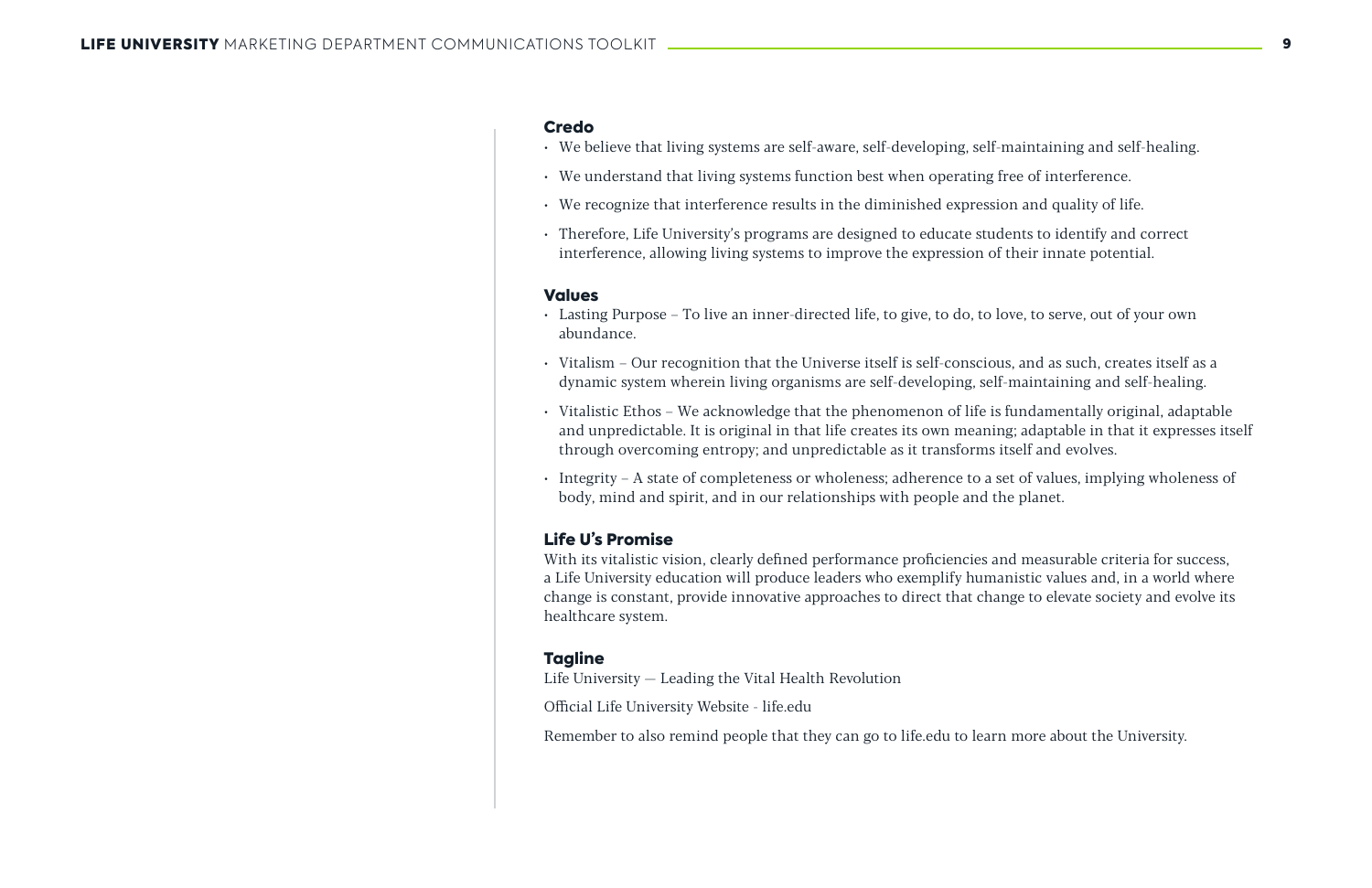#### Standard Boilerplate

Life University is regionally accredited by the Southern Association of Colleges and Schools Commission on Colleges (SACSCOC) to award baccalaureate, master's and Doctor of Chiropractic degrees, and also has programmatic accreditation through the Council on Chiropractic Education (CCE) and the Accreditation Council for Education in Nutrition and Dietetics (ACEND). The mission of Life University is to empower students with the education, skills and values necessary for career success and life fulfillment, based on a vitalistic philosophy. Life University is committed to a global vision and excellence in teaching, learning and research, providing an exceptional student experience leading to a life of Integrity and Lasting Purpose.

#### Accreditation Language

Life University is accredited by the following agencies: Southern Association of Colleges and Schools Commission on Colleges (SACSCOC), Council on Chiropractic Education (CCE) and the Accreditation Council for Education in Nutrition and Dietetics (ACEND).

#### **SACSCOC**

Life University is accredited by the Southern Association of Colleges and Schools Commission on Colleges (SACSCOC) to award associate, baccalaureate, masters, and Doctor of Chiropractic degrees. Questions about the accreditation of Life University may be directed in writing to the Southern Association of Colleges and Schools Commission on Colleges at 1866 Southern Lane, Decatur, GA 30033-4097, by calling (404) 679- 4500, or by using information available on SACSCOC's website (www.sacscoc.org)

#### **CCE**

The Doctor of Chiropractic degree program at Life University's College of Chiropractic is awarded programmatic accreditation by the Council on Chiropractic Education.

10105 E Via Linda Ste 103 PMB 3642

Scottsdale, AZ 85258

480.443.8877

www.cce-usa.org

#### ACEND

Life University's Nutrition and Dietetics Education Program is accredited by the Accreditation Council for Education in Nutrition and Dietetics of the Academy of Nutrition and Dietetics, 120 South Riverside Plaza, Suite 2190, Chicago, IL 60606-6995, (312) 899-0040 ext. 5400. http://www.eatrightpro.org/ACEND.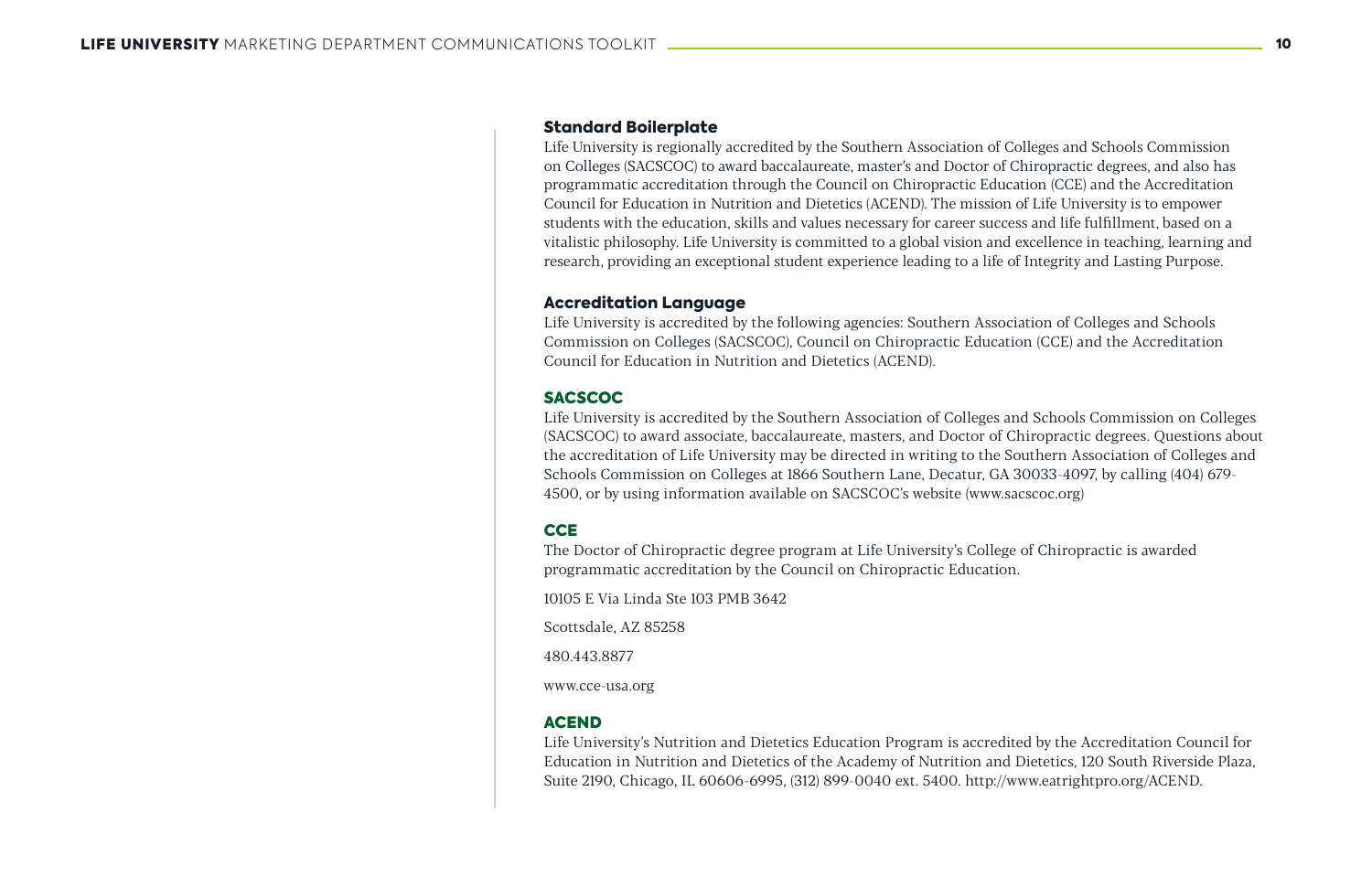Life University's Dietetic Internship Program is accredited by the Accreditation Council for Education in Nutrition and Dietetics of the Academy of Nutrition and Dietetics, 120 South Riverside Plaza, Suite 2190, Chicago, IL 60606-6995, (312) 899-0040 ext. 5400. http://www.eatrightpro.org/ACEND.

*Effective January 1, 2024, the Commission on Dietetic Registration (CDR) will require a minimum of a master's degree to be eligible to take the credentialing exam to become a registered dietitian nutritionist (RDN). In order to be approved for registration examination eligibility with a bachelor's degree, an individual must meet all eligibility requirements and be submitted into CDR's Registration Eligibility Processing System (REPS) before 12:00 midnight Central Time, December 31, 2023. For more information about this requirement visit CDR's website: https://www.cdrnet.org/graduatedegree. In addition, CDR requires that individuals complete coursework and supervised practice in program(s) accredited by the Accreditation Council for Education in Nutrition and Dietetics (ACEND). Graduates who successfully complete the ACEND-accredited Dietetic Program in Dietetics (DPD) program at Life University are eligible to apply to an ACEND-accredited supervised practice program.*

#### Additional Inquiries

All other inquiries about the institution, such as admission requirements, financial aid, educational programs or other operational topics should be addressed directly to the University, and not the accrediting agency.

#### History of Life University

The idea for Life University was conceived among a group of prominent chiropractors led by Dr. Sid Williams during several retreats in Ormond Beach, Florida. The discussion centered on the need for a principled and vitalistic-based chiropractic college in the Southeast.

In 1975, Life Chiropractic College opened its doors using half of what was, at the time, the Georgia Unemployment Office. Twenty-two students attended the first classes in January 1975. Since that "Day-One class," the school has grown both in enrollment and physical space, acquiring land and buildings and constructing new facilities. Currently, Life University occupies 110 acres of property on the northwest corner of the intersection of Cobb Parkway (US 41) and South Cobb Drive (US 253) in Marietta, Georgia.

By 1990, under the leadership of the founder/president Dr. Sid Williams, Life College had grown to become the largest chiropractic college in the world. In 1996, Life College expanded its degree offerings to include an undergraduate school and became Life University.

In June 2002, Life University's accreditation was questioned by the Council on Chiropractic Education (CCE) and the Southern Association of Colleges and Schools (SACS). Accreditation by the CCE was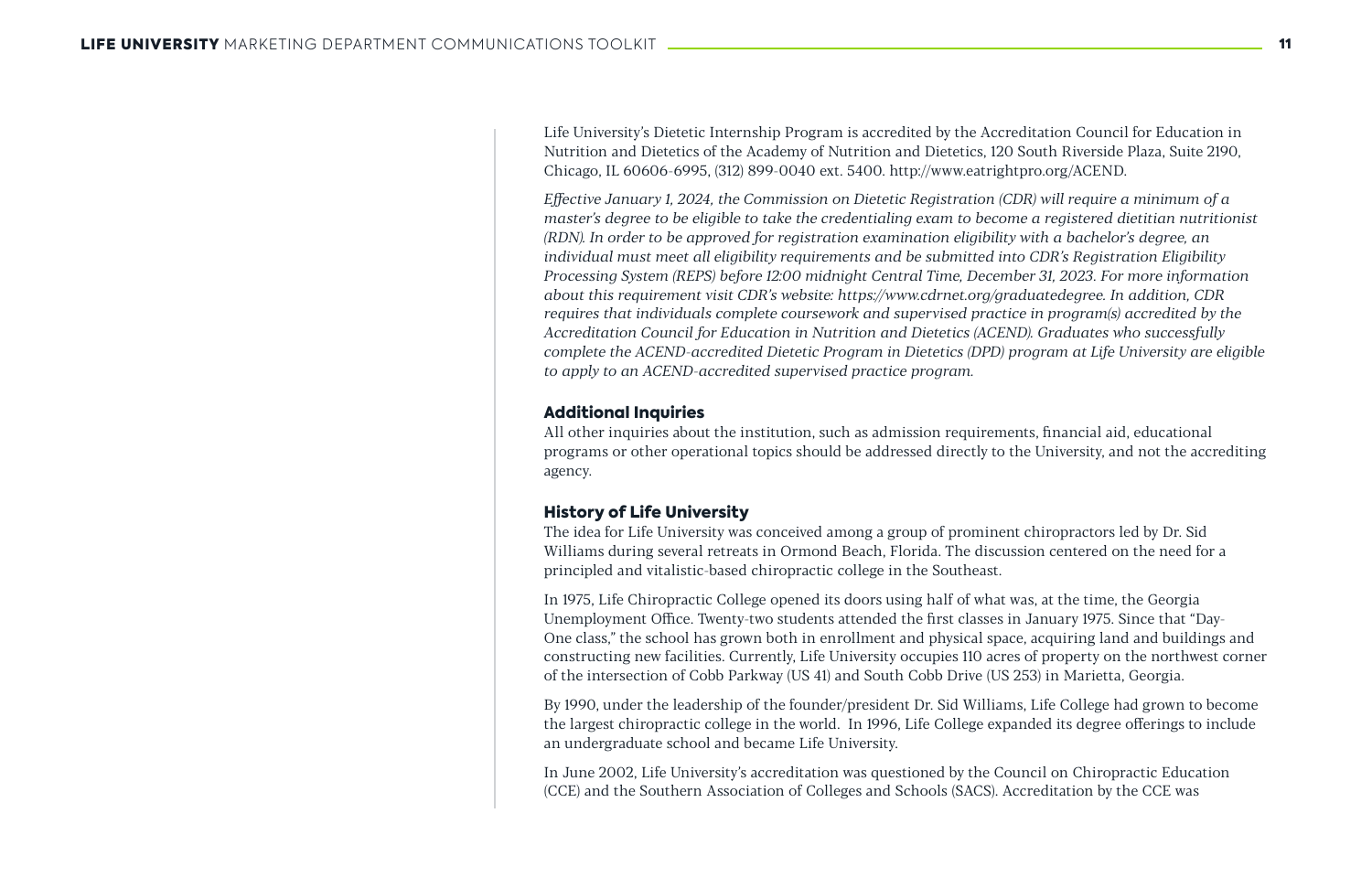temporarily suspended before being restored by a Federal Court injunction. Life University was put on temporary probation by SACS, but returned to normal status soon after the accrediting restoration by CCE. During this time, Dr. Sid Williams resigned as President of Life University.

Michael Schmidt, D.C. was installed as interim President in July 2002. Dr. Schmidt diverted resources from many of the programs and initiatives secondary to academics, such as the athletic program, in order to keep the University solvent. Other cost-cutting measures included workforce reductions, and the sale of offcampus administrative and industrial buildings owned by the University. During the relative uncertainty of this period in LIFE's history, enrollment dropped significantly.

In January 2003, Benjamin DeSpain, Ph.D. was named President. Prior to his arrival, Dr. DeSpain had developed a reputation in his previous positions in higher education for turning the most challenging situations into opportunities for growth. It was during his tenure that the University's programmatic accreditation was restored retroactively by the Federal Court.

In March 2004, Guy F. Riekeman, D.C., was installed as President of Life University, a role in which he served for more than 13 years through May 2017 when he was appointed University Chancellor. Dr. Riekeman, former Chancellor of Palmer Chiropractic University, played a key role in restoring Life University's credibility as an institution of higher learning while serving as president. Within months of his appointment, he raised millions of dollars for capital expenditures and operating costs. Dr. Riekeman also led the University through reaffirmation of accreditation by SACS and CCE. Enrollment began growing again in 2004 and has been increasing consistently ever since. By 2008, Life University once again housed the largest single campus chiropractic college in the world, a distinction it holds to this day.

While under the direction of Dr. Riekeman, Life University underwent transformational innovation that set a standard of world-class excellence in the physical campus, curriculum design, academic programs and national policy. Dr. Riekeman established "Life U" as a premier university with an international reputation for service and as a thought leader in the healthcare industry.

Changes included new construction built to Gold-level LEED standards, the "greening" of the campus and modernization of existing buildings. Life University also established chiropractic clinics in places such as China and Costa Rica, while also establishing chiropractic education across the globe through international governing bodies and universities. It has developed the first master's degree program in positive psychology with an emphasis on secular ethics and more, while also affecting National Testing Protocols.

Additionally, Life U is known throughout North America for its sports programs, especially its top-ranked rugby program. The University continues to influence policymakers via its forums and summits organized through the Octagon, a global think tank serving to advance dialogue on health care and in the community at-large related to the University's Eight Core Proficiencies.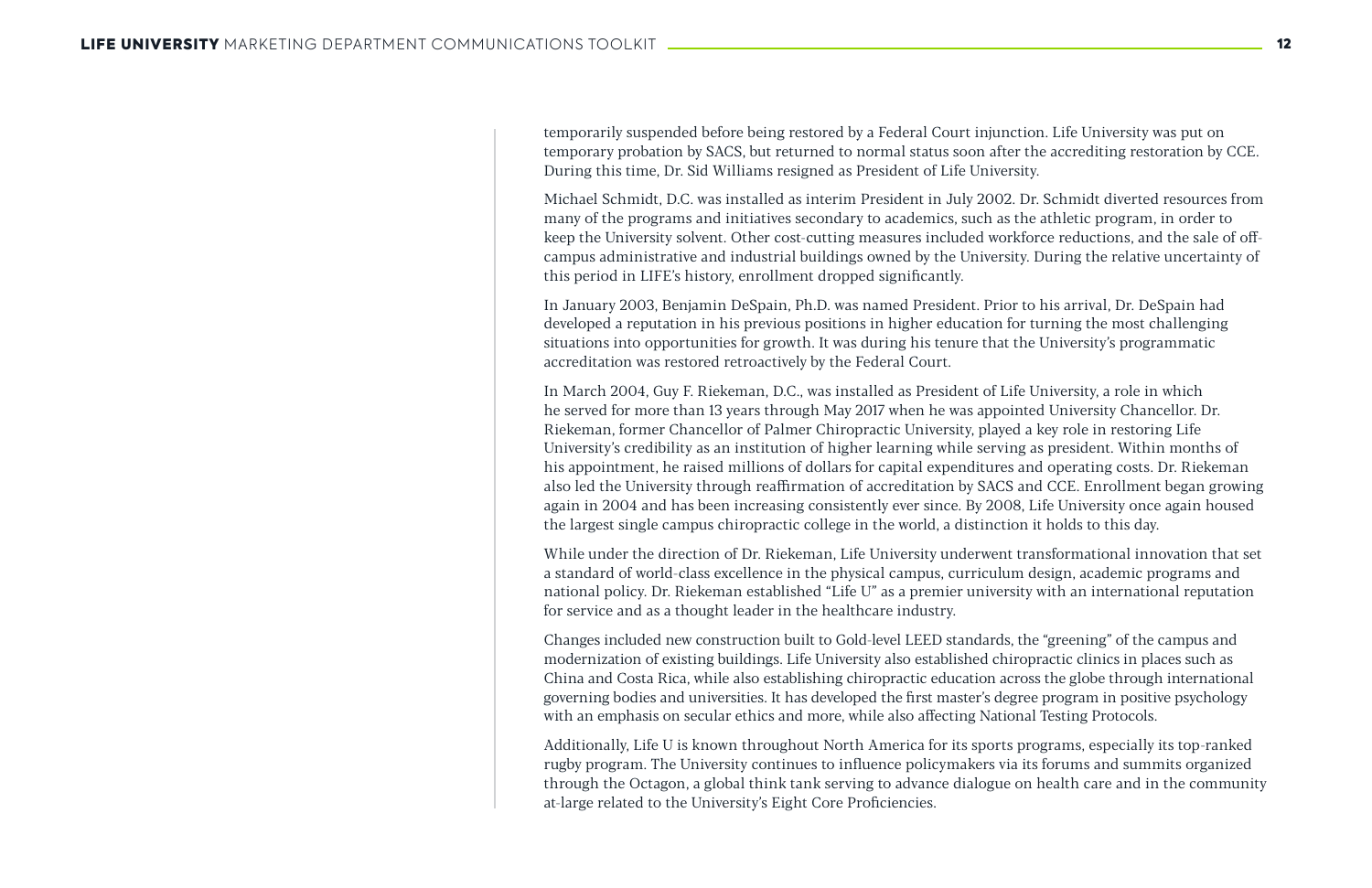In May 2017, Rob Scott, D.C., Ph.D., was named the fifth President of Life University. Dr. Scott came to Life U in 2005 as the Dean of the College of Chiropractic before moving to Vice Provost and executive leadership roles in Academic Affairs. He has also worked as the Dean of Chiropractic at Northwestern Health Sciences University and as the Vice President for Academic Affairs at Logan College of Chiropractic. Most recently before his appointment to President, Dr. Scott served as University Provost from October 2015 to May 2017. Dr. Scott brings more than two decades of experience in Academia, Chiropractic and health care to his role as president. His ability to lead and manage Life U's educational programs and steer its vision forward will continue to make it a university that continues to change the world and create thought leaders in a variety of healthcare disciplines.

#### Acronyms

At Life University, we love acronyms and initialisms. As part of conversations and internal messaging, it is fine to use them, but for official communications, the official name should be used first, with a notation of its acronym/initialism for future use in the same document. For example:

"Life University sees more than 60,000 patients annually in the Center for Health and Optimum Performance (C-HOP). C-HOP is an on-campus, outpatient clinic that is open to the public."

#### Buildings

- Life Village Retreat (LVR)
- Center for Health and Optimum Performance (C-HOP)
- Center for Graduate and Undergraduate Studies (CGUS)
- Guy F. Riekeman, D.C. Center for Chiropractic Education (RCCE)
- Center for Athletics and Sport Health Science (SHS)
- Learning Resource Center (LRC)
- NeuroLIFE Institute (NLI)
- Lyceum Dining Hall (LDH)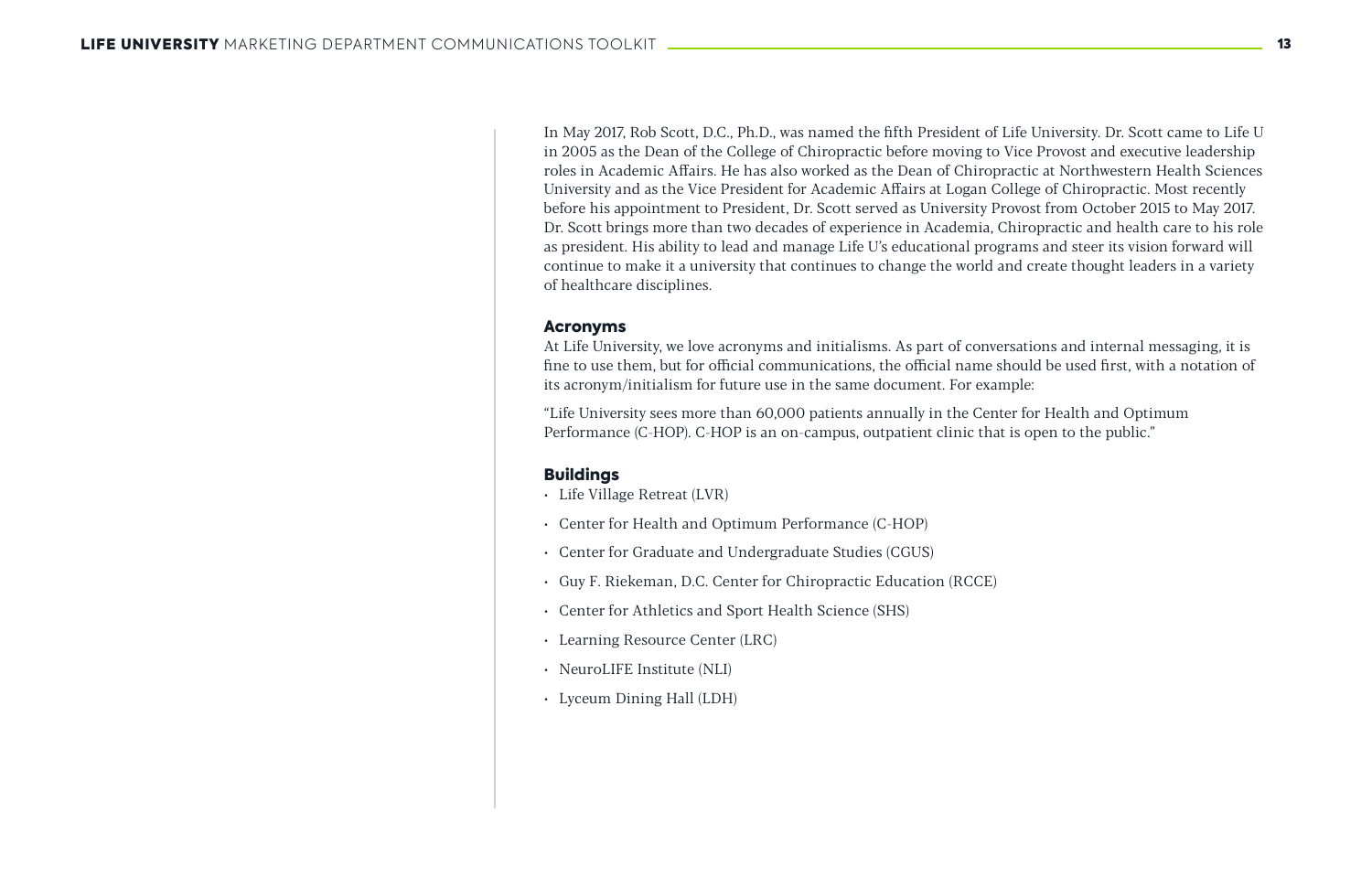#### Departments/Areas/Initiatives/Values

- Center for Compassion, Integrity and Secular Ethics (CCISE)
- Compassionate Integrity Training (CIT)
- College of Graduate and Undergraduate Studies (CGUS)
- College of Chiropractic (COC)
- Doctor of Chiropractic Program (DCP)
- College of Online Education (COE)
- Center for Excellence in Teaching and Learning (CETL)
- Office of Institutional Effectiveness, Planning and Research (OIEPR)
- Diagnostic Imaging and Alignment (DIA)
- Family Educational Rights & Privacy Act (FERPA)
- Health Insurance Portability and Acountability Act (HIPPA)
- National Board of Chiropractic Examiners (NBCE)
- Preparation, Analysis and Record Keeping (PAR Center)
- Progressive Advisement for Student Success (PASS)
- Practice, Excellence, Art & Knowledge (PEAK)
- Lasting Purpose / Serving Lasting Purpose (LP / SLP)
- Satisfactory Academic Process (SAP)
- Academic Center for Educational Success (ACES)
- Peer Assisted Learning (PALS)
- Office of Diversity, Equity & Inclusion (ODEI)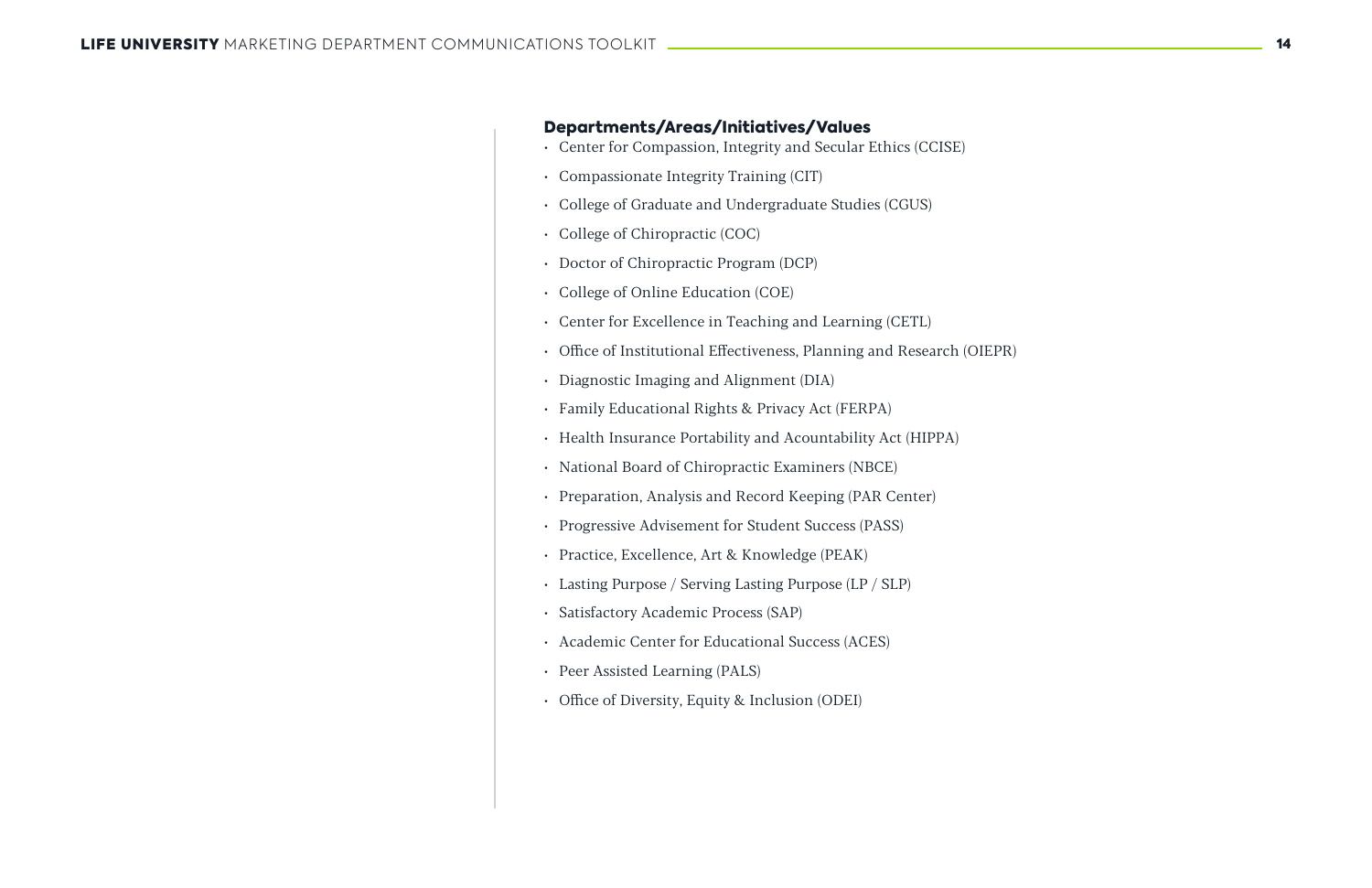#### Accrediting Agencies

- Accreditation Council Education in Nutrition and Dietetics (ACEND)
- Council on Chiropractic Education (CCE)
- Southern Association of Colleges and Schools Commission on Colleges (SACSCOC)

#### **Publications**

- Daily Life U Wire (DLW)
- Life U News & Events (LN&E)
- Faculty/Staff News & Events (FSN&E)
- Today's Conversations on Leadership (TCL)
- Your Extraordinary LIFE (YEL)

#### **Degrees**

- Exercise Science (B.S.)
- Health Coaching (B.S.)
- Human Ecology (B.S.)
- 
- Nutrition (B.S.)
- Psychology (B.S.)

#### Associate Degrees

- Computer Information Management (A.S.)
- Health & Wellness (A.S.)
- Positive Human Development & Social Change (A.A.) – Only offered in conjunction with the Chillon Project at Arrendale State Prison

#### Bachelor's Degrees

- $\cdot$  Biology (B.S.)
- Biopsychology (B.S.)
- Business Administration (B.B.A.)
- Computer Information Management (B.S.)
- Culinary Nutrition (B.S.)
- Dietetics (B.S.)

• Interdisciplinary Studies (B.S.)

### Master's Degrees

- 
- 
- 

• Clinical Nutrition (M.S.)

• Positive Psychology (M.S.) – 2 Concentrations

• Sport Health Science (M.S.) – 6 Tracks

#### Professional Degree

• Doctor of Chiropractic (D.C.)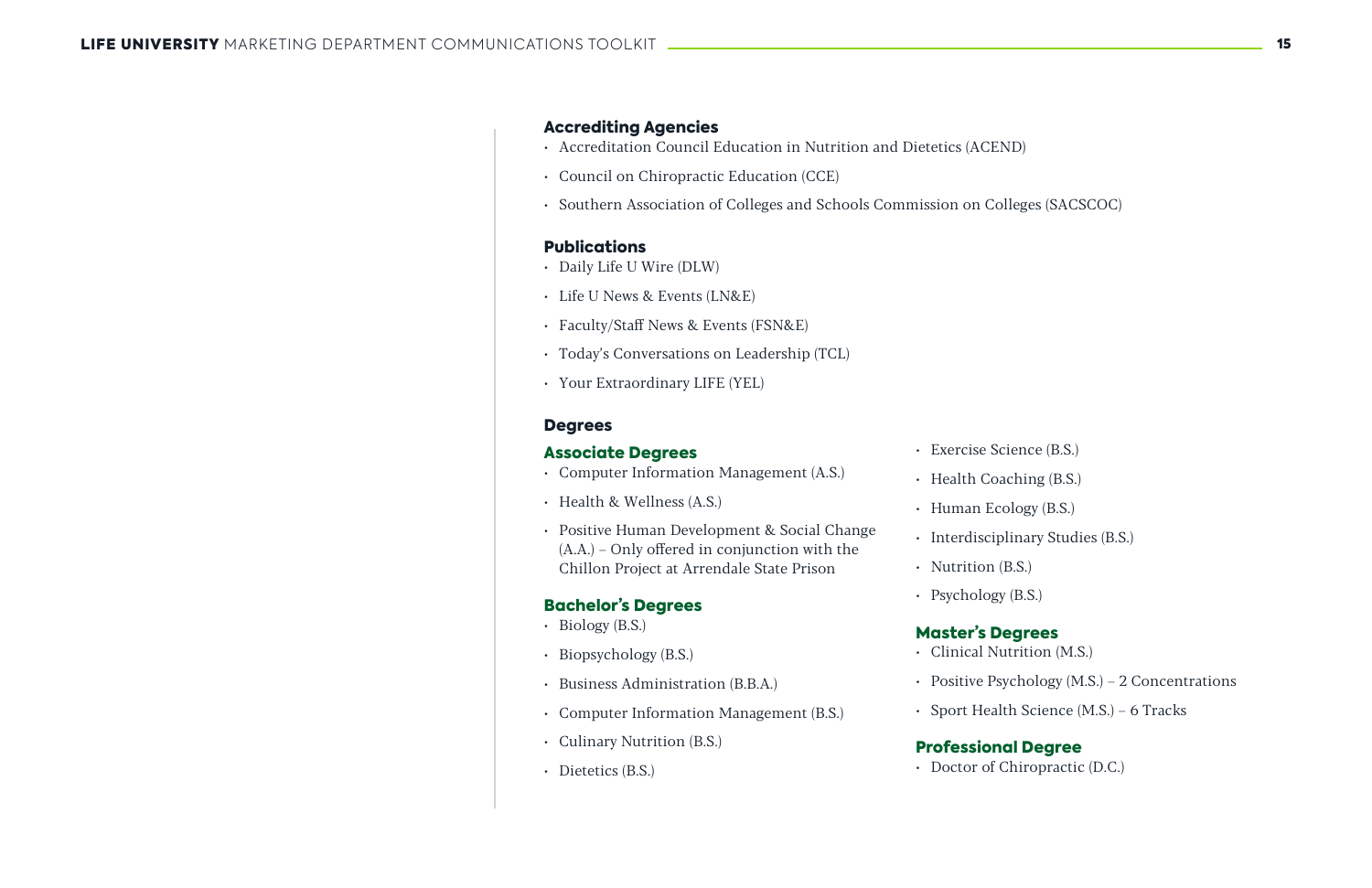The Life University Marketing Department, in accordance with the Executive Office, has established a universitywide standard for all forms of internal and external communications. The Life University Style Guide addresses common grammatical and stylistic issues as well as University-specific usage. It is intended to enable all faculty and staff to communicate in a professional, consistent manner within the institution and especially when communicating with external constituents and media outlets.

Life University uses the Associated Press (AP) style; however, there are certain cases where Life U's style trumps conventional AP style. Within this document, you will see some of those cases.

If you have a question regarding Life University style that is not addressed in this guide, please contact lifenews@life.edu.

#### Life University-Specific

#### University Name

Always capitalize both words:

"Life University."

When you want to shorten the University name, use the full name first followed by the shortened version in parentheses:

"Life University (Life U)."

Then use "Life U" (NOT "Life" or "LIFE") from that point onward:

Welcome to Life University (Life U). We hope you will enjoy your visit to Life U's campus. This style also applies to any University acronyms:

- Center for Health and Optimum Performance (C-HOP)
- Center for Excellence in Teaching and Learning (CETL) Sport Health Science (SHS)

Capitalize "University" when using the phrase "the University" in reference to Life U:

One of the major goals of the University is to adopt an official style guide.

#### Email

Life University email addresses are written as shown:

@life.edu for faculty and staff

@student.life.edu for students

# Style Guide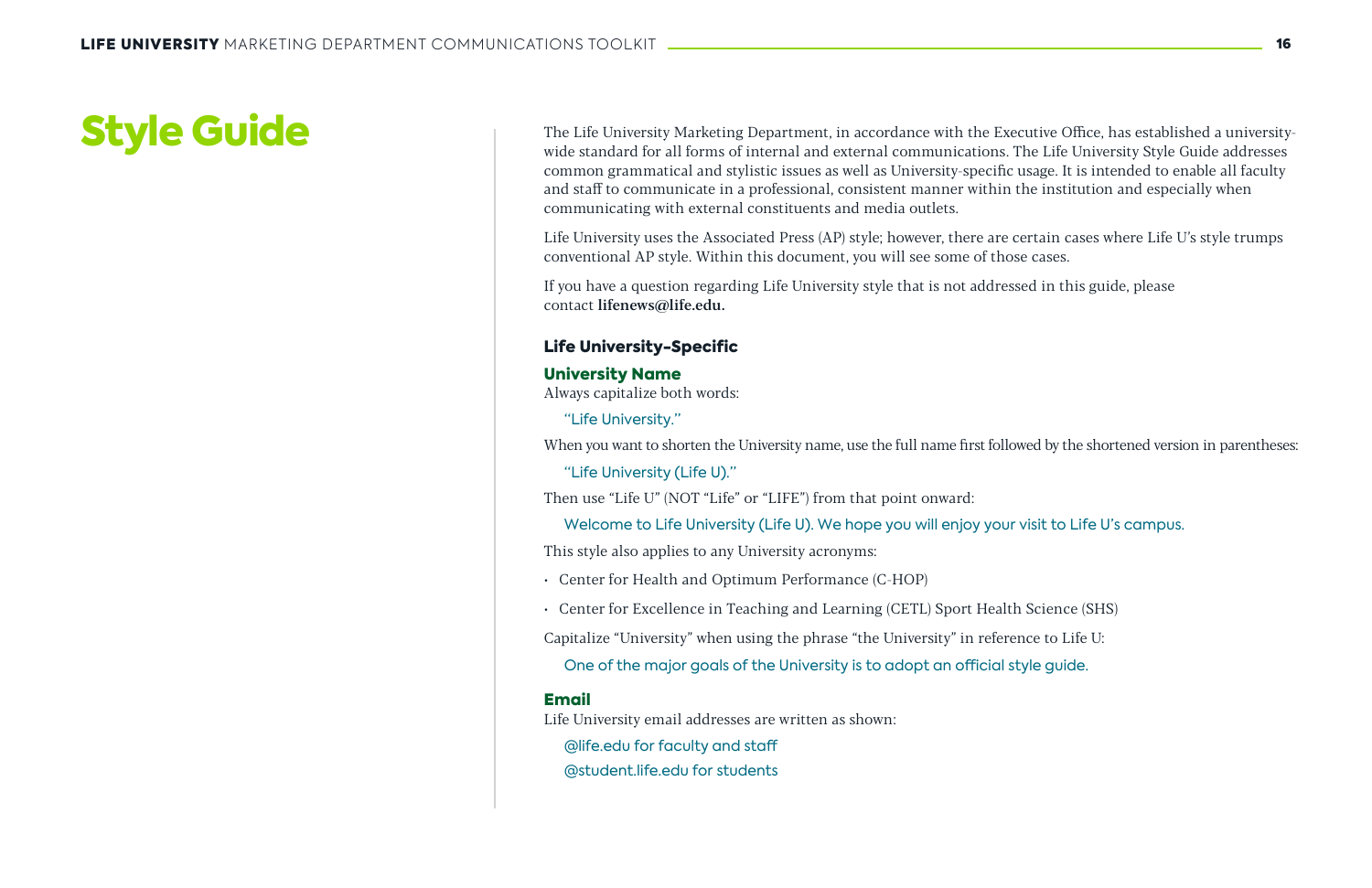#### URLs

Common URLs used by Life University are formatted and capitalized as follows:

life.edu—main website homepage

LIFEforce.life.edu—LIFEforce website

Alumni.life.edu—Life University Alumni & Friends website

Living.life.edu—Life University's one-stop-shop for University news, events, press releases, blog and communications campaigns

#### Life U News & Events & Daily Life U Wires

Use these two formats only (NOT E-Life or E-News);

Life U News & Events (LN&E) is sent weekly to students every Monday morning of the quarter. Daily Life U Wires (DLW) are distributed as needed.

#### Subsidiaries

Capitalize the names of major subdivisions of the University:

Life University's College of Chiropractic

The Board of Trustees for Life University

#### Internal Elements

Use lowercase for internal elements of the University:

the basketball team at Life University

the president of Life University

UNLESS used as part of an official title:

Life University President Dr. Rob Scott

Life University Head Men's Wrestling Coach Omi Acosta

#### **Degrees**

The following are correct uses of the degrees we confirm:

Associate of Science = Associate degree (NOT Associate's) Bachelor of Science = B.S. = Bachelor's degree

Bachelor of Business Administration = B.B.A. = Bachelor's degree

Master of Science = M.S. = Master's degree

Doctor of Chiropractic = D.C. (Use these two forms ONLY and capitalize "Doctor of Chiropractic" in all cases)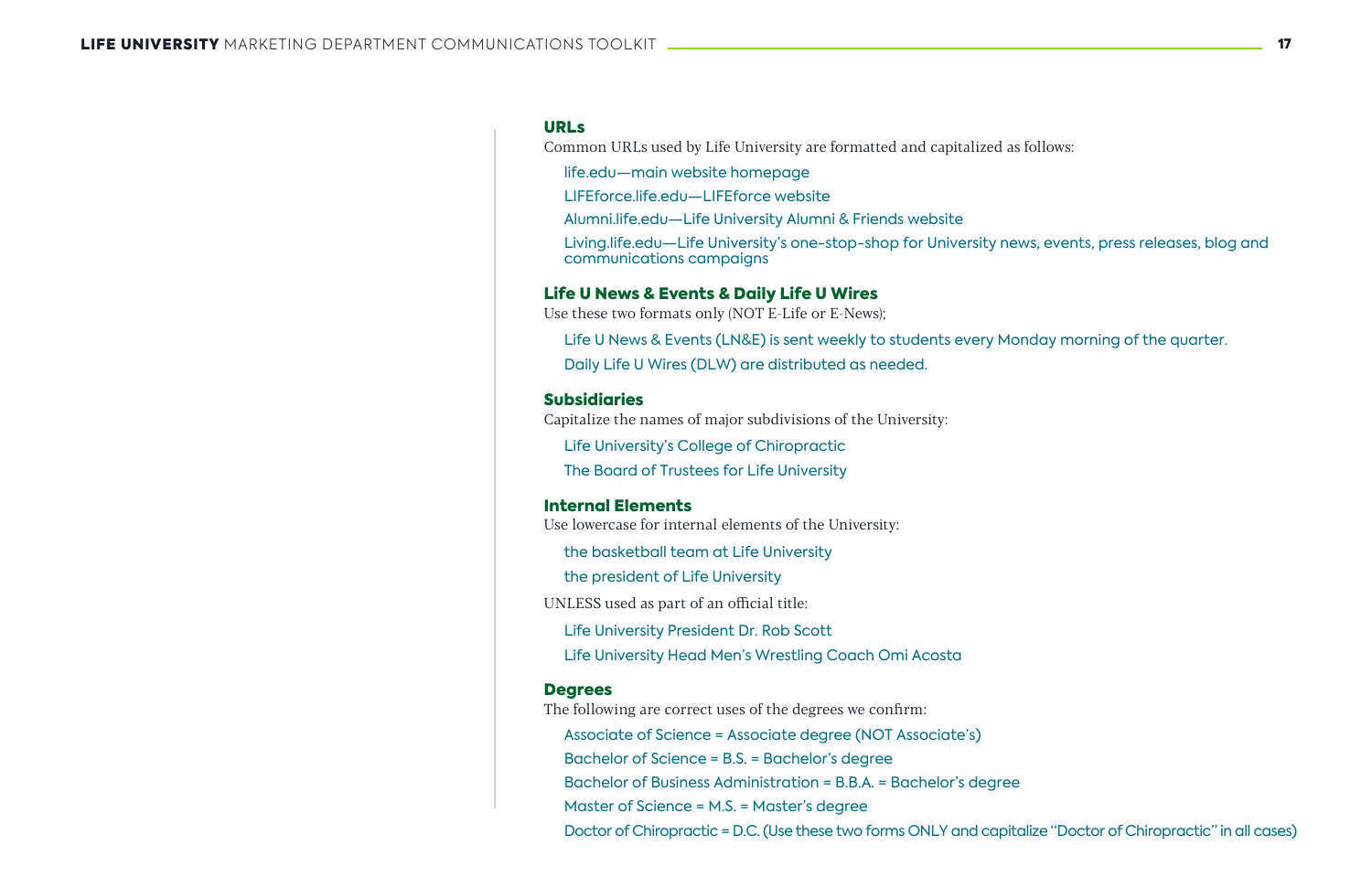Use "of" program or degree format when referring to the specific Life University program:

Life U's Master of Science in Clinical Nutrition is our newest degree offering. Use possessive degree format as appropriate:

He earned his Master's degree in Clinical Nutrition from Life University. \*Remember: One is a "Master of" but earns one's "Master's in"\*

#### Capitalizing Titles

If a title is an official title attached to a name, capitalize the title, otherwise use lowercase:

President Dr. Rob Scott addressed the graduates.

Dr. Rob Scott, president of Life University, addressed the graduates.

#### Redundant titles

Do not duplicate titles; use either "Dr." before the name, or academic degree abbreviation(s) following the name, NOT both:

Dr. Rob Scott (correct) Rob Scott, D.C. (correct) Dr. Rob Scott, D.C. (incorrect)

#### D.C. vs DC

Punctuate "D.C." if using as an academic title following a name:

David Koch, D.C.

Do NOT use punctuation if using "DC" as a noun:

A group of DCs attended the convention in Florida.

#### DCs vs. DC's

When pluralizing "DCs," do not use an apostrophe. "DC's" refers to the possessive only: Two DCs spoke at the conference. One DC's specialty was pediatric chiropractic, while the other DC

worked mostly with athletes.

#### Lasting Purpose

The proper order is

"to give, to do, to love, to serve"

The complete thought is:

"Lasting Purpose: To live an inner-directed life, to give, to do, to love, to serve, out of your own abundance."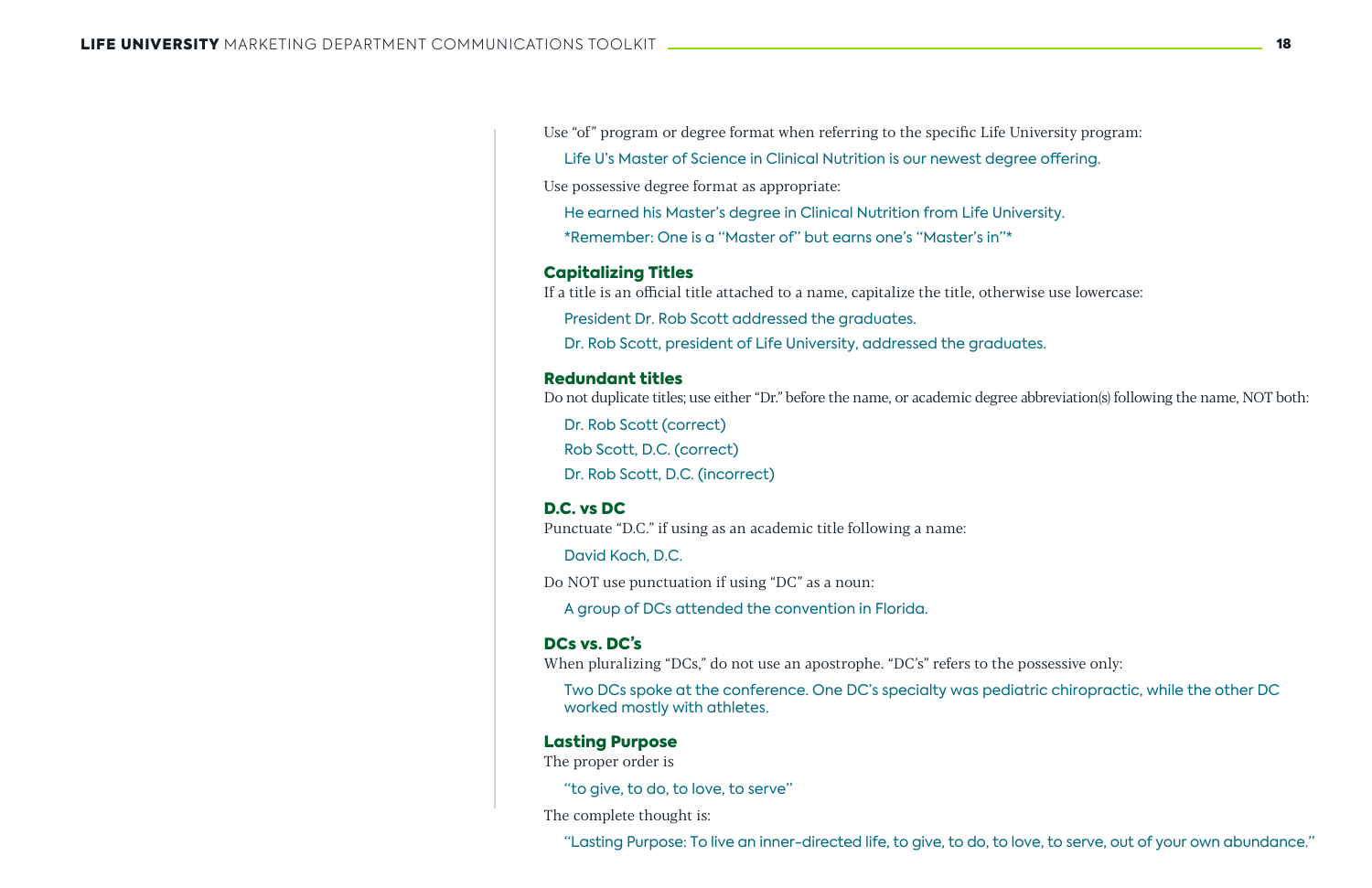#### Eight Core Proficiencies

"Eight" should be written as text, NOT the numeral "8"; capitalize each word.

Also known as "Eight Ways to Great" (again, text "Eight" NOT numeral "8").

The correct format and order for the Eight Core Proficiencies is as follows (capitalize and use ampersands as shown):

Integrity & Citizenship Leadership & Entrepreneurship Learning Theory & Critical Thinking Contemporary Scientific Paradigms Philosophy of Human Existence & Healthcare Policy Communication & Relationship Theory/Skills Belief Systems & Performance Integrative Change

#### **LIFEforce**

Always capitalize LIFE and lowercase "force" as one word as shown:

DC supporters of Life University are encouraged to join our LIFEforce tribe.

#### Alum/na/nus/ni

One male is called an alumnus; multiple males are alumni.

One female is called an alumna; multiple females are alumnae.

Multiple graduates of mixed sex/gender are alumni even if only one male is present.

#### Hyphens vs. No Hyphens

Use "postgraduate"—one word, no hyphen:

Please contact the Postgraduate Department.

Use "outpatient"—one word; no hyphen:

C-HOP is Life University's outpatient clinic.

Use "coursework"—one word; no hyphen:

You must complete all coursework with a GPA of 3.5 or higher to be eligible. Use "prerequisites"—one word; no hyphen:

You must complete all prerequisites before applying to the D.C. program.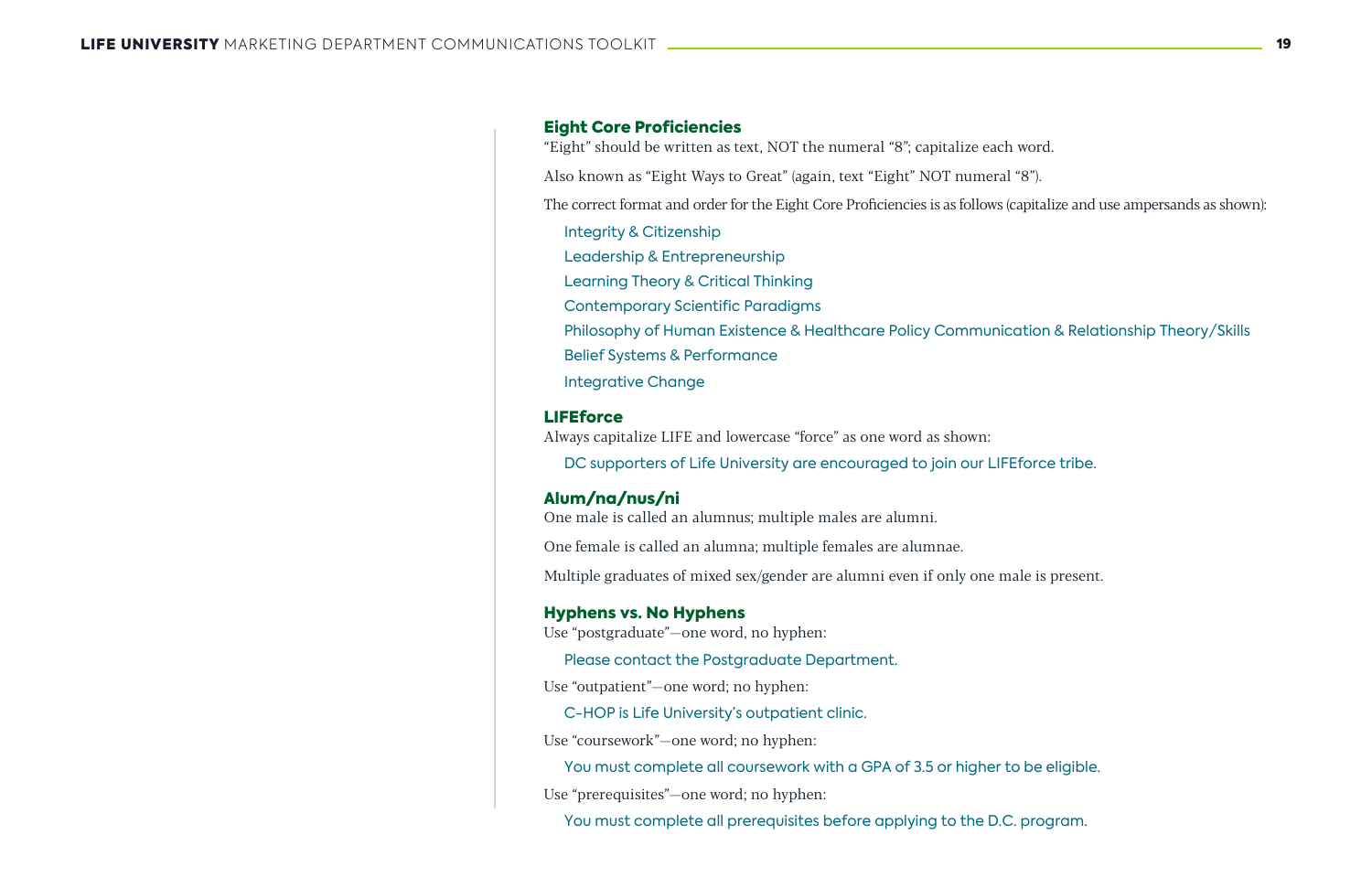Use "well-being"—one word; with hyphen:

The safety and well-being of the entire Life U community is paramount. Use "lifelong"—one word; no hyphen:

Striving for your optimal potential is a lifelong journey.

Use "Work-Study"—one word; hyphenated and capitalized:

Work-Study students can work a maximum of 20 hrs. per week. Use "email"—one word; no hyphen:

Life University's email address is @life.edu.

#### Department Capitalization

Capitalize the names of departments except when used in a person's title:

The Marketing Department recently hired a new Integrated Content Creator.

Use lower case for the word "department" when it stands alone:

According to the Nutrition Department, Professor Hamilton has been with the department for seven years.

Capitalize the field when it's used to mean the department. Use lower case for the field when it's used in a general sense:

He teaches in the Clinical Sciences Department. He is a clinical sciences professor.

#### **Ouarters**

Always capitalize the full name of the quarter:

Spring Quarter

Summer Quarter

Fall Quarter

Winter Quarter

Always write the year before the full name of the quarter when referring to a specific quarter:

2022 Summer Quarter – Correct

Summer 2022 Quarter – Incorrect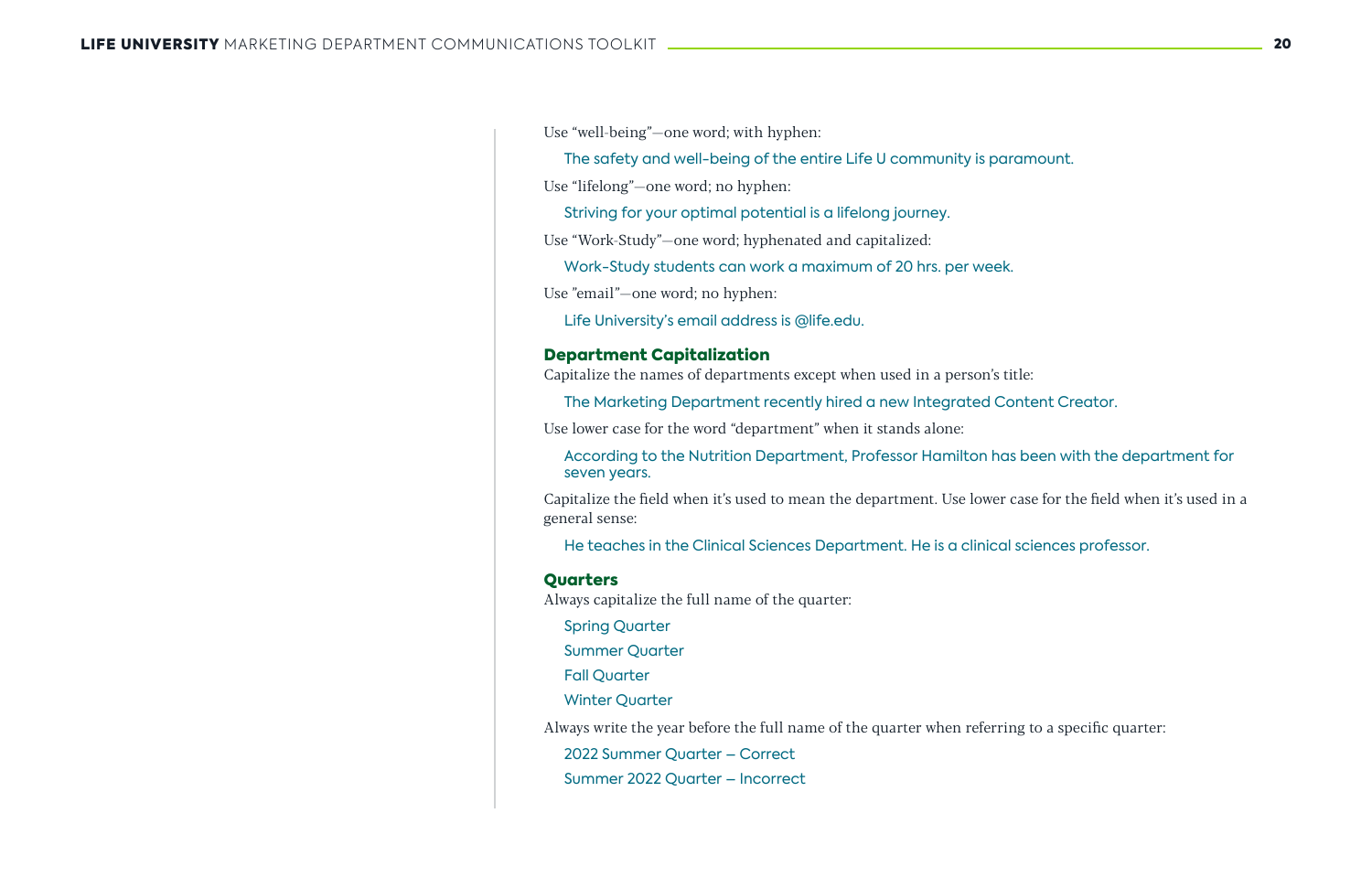#### Academic Majors

Use lowercase for degree programs, unless used as a University program or department (see previous):

She is earning her dietetics degree. She is a dietetics student.

She is enrolled in Life U's Dietetics program. (NOTE: In this instance, "program" is lowercase).

#### Healthcare vs. Health Care

As a profession (noun), us "health care" (two words):

We are thought leaders in health care.

"As an adjective, use healthcare (one word):

He is a healthcare practitioner.

#### Chiropractic

As a profession, capitalize:

He is a leading voice in Chiropractic.

As an adjective, lowercase:

We advertise in several chiropractic magazines.

#### Vitalism

As a philosophy, capitalize:

Life University is founded on the principles of Vitalism.

As an adjective, use "vitalistic," lowercase:

As chiropractors, we strive to live vitalistic lifestyles.

#### Common Words / Phrases NOT to use

The following are sometimes used in the profession, but are NOT in alignment with Life U's philosophy:

"Medicine" or "Chiropractic Medicine"

"Physician" or "Chiropractic Physician"

"Cure"—use "provide relief," "ease" or "help heal" / "facilitate healing" "Treatment"—use "care" or "adjustment"

"Good health" / "Bad health"—use "in health," "healthy" / "health," "well" / "wellness" "Prevention" or "Preventative"—use "preventive care" or "wellness care"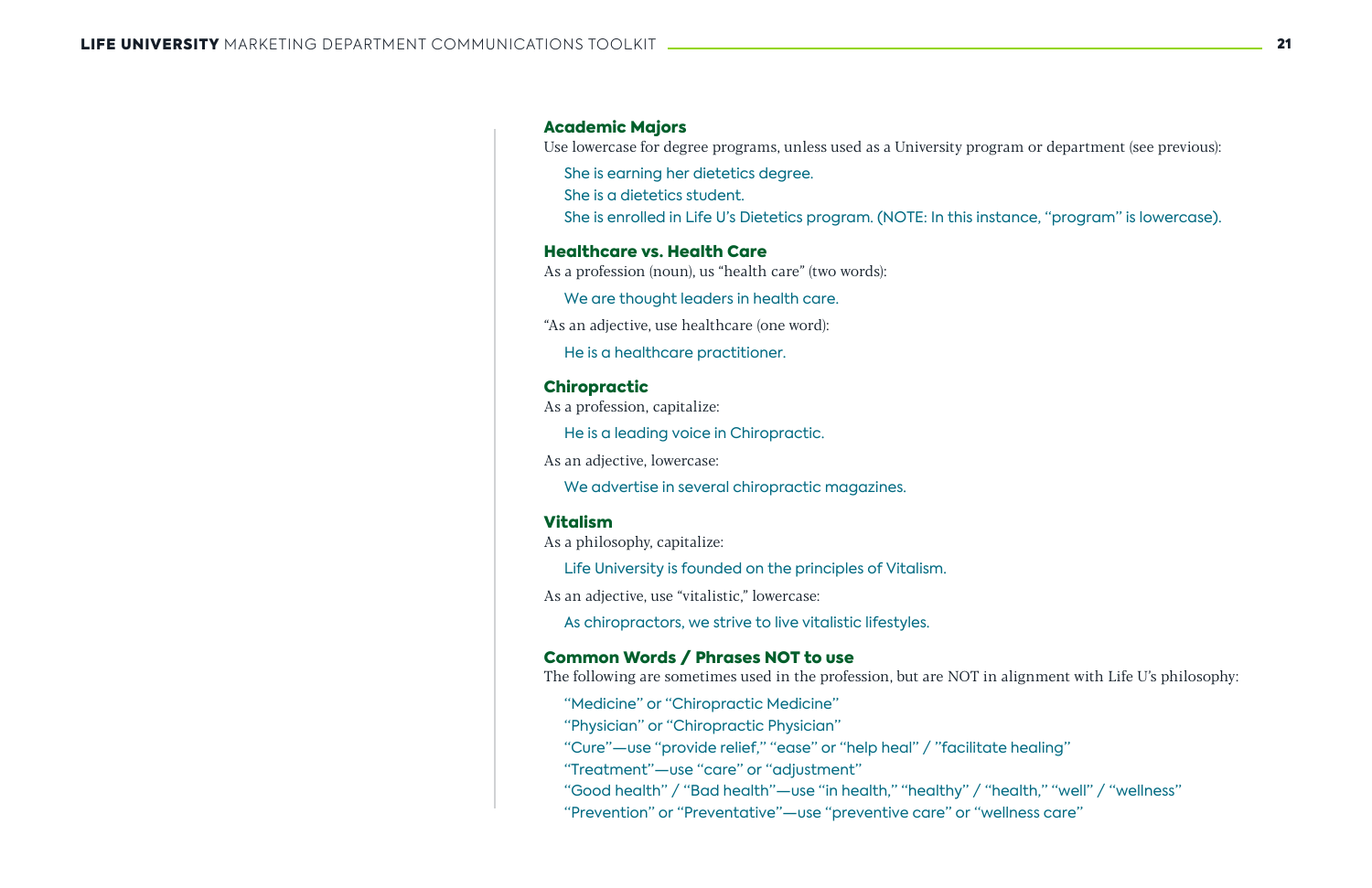#### General Rules of Business Letter Writing

#### Abbreviations

Do not use abbreviations like "univ.,""dept.,""asap," etc., unless it is awkward to spell something out:

Please call the Life University Marketing Department as soon as possible to retrieve your Student ID card.

*\* In this example, "ID" is an exception, because it is awkward and unnecessary to write "Student Identification card." However, "Department" and "as soon as possible" are not abbreviated. Other exceptions are outlined in the "Life University-specific" section and include acronyms, degrees, etc.* 

#### Greetings/Salutations

For formal business letters, the salutation is NOT the same as the name in the address line:

#### Address line:

Mrs. Jane Doe Life University

1269 Barclay Cir.

Marietta, Ga. 30060

#### Salutation line:

Dear, Mrs. Doe.

or

Dear, Jane. (If you know her personally)

#### Listing

When listing three or more items, do NOT put a comma in between the second and third item:

The new uniforms were gold, green and white.

UNLESS:

1) The list includes an element that also employs a conjunction (and, or, etc.):

I had eggs, bacon, and biscuits and gravy for breakfast.

2) The series is long or complex:

The team succeeded because they remained positive despite setbacks, acknowledged everyone's unique contributions instead of fixating on their weaknesses, and managed to the best solution.

# Business Letter Writing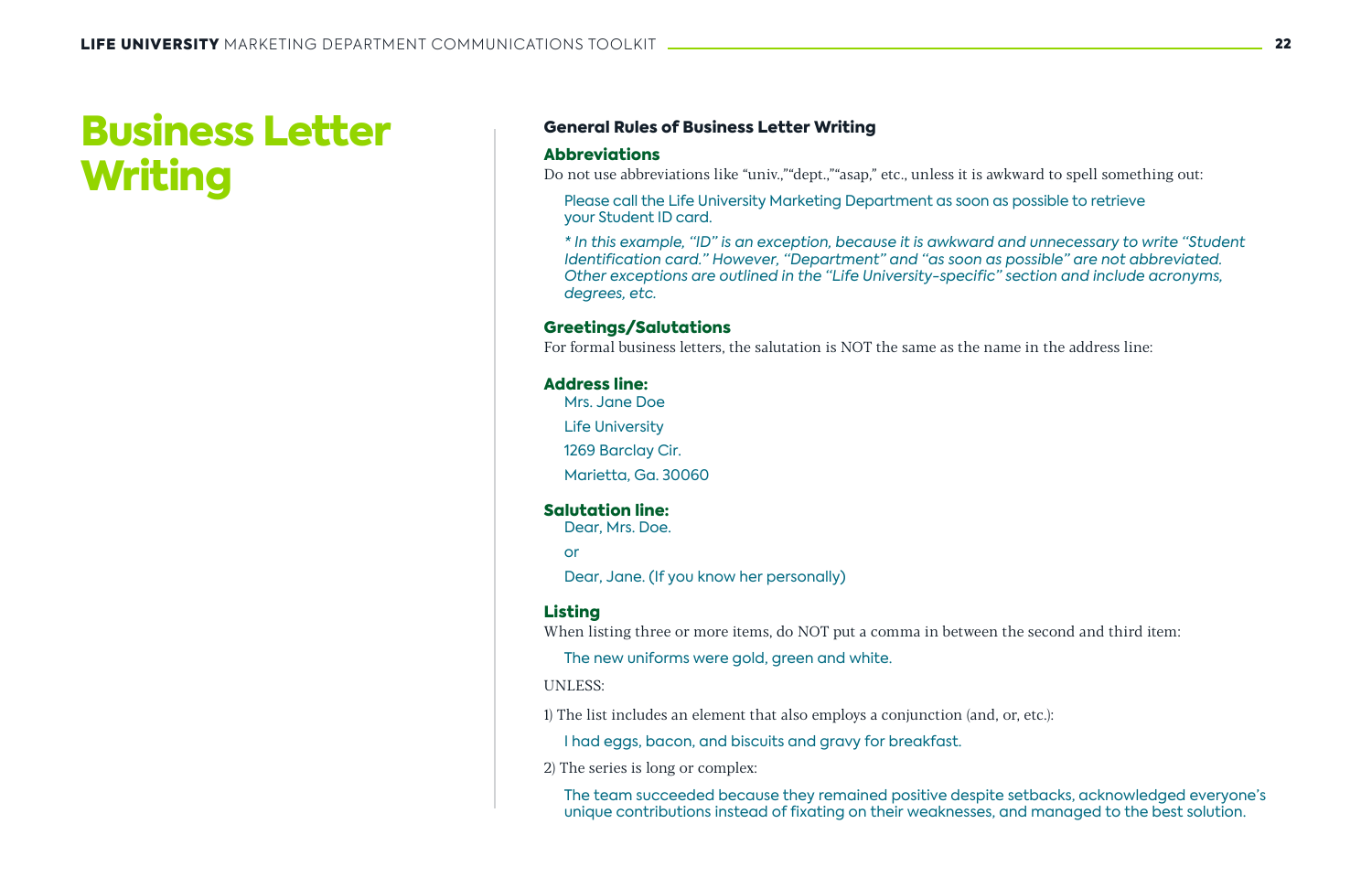#### **Numbers**

Couple = 2  $Few = 3$ 

Several  $= 4$ 

In reference to a non-specified number, the general rules are:

Many = 5 or more

Spell out numbers under 10, and use numerals for numbers 10 and higher:

A total of 35 hot dogs and nine pizzas were consumed during Saturday's basketball game. Use commas with numbers greater than 999:

Life University's current total enrollment is 2,794 students.

UNLESS it is a calendar year:

1974 was a good year.

Always spell out a number that begins a sentence; rearranging the word order is preferred:

Nine hundred and eighty-three students graduated last year. PREFERRED:

Last year, 983 students graduated.

Ordinal numbers (1st, 2nd, 3rd, etc.) should be spelled out:

He was the first person in his family to graduate college.

UNLESS it is part of a proper name:

2nd District Court of Appeals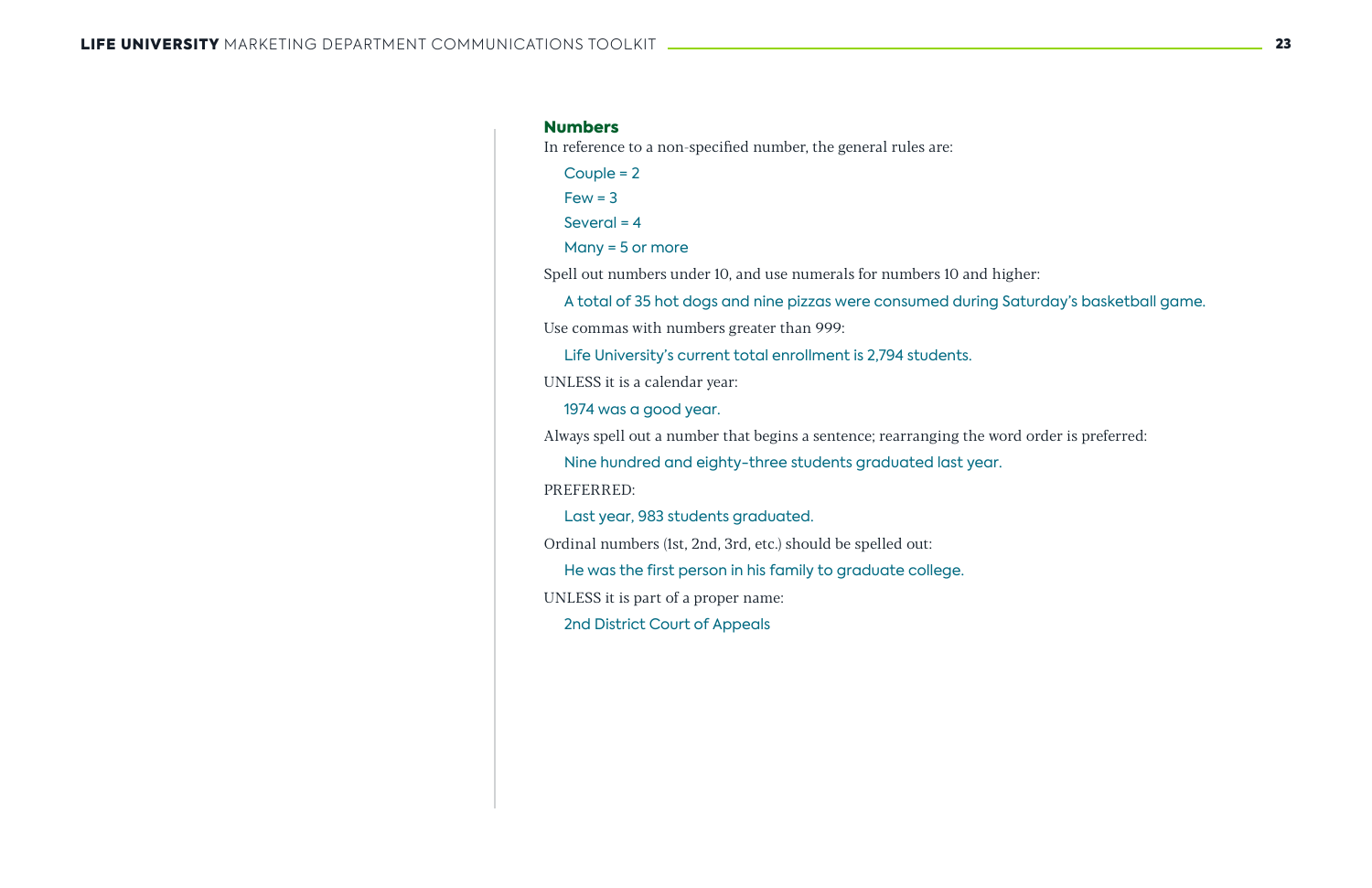Common Grammar & Style Issues

Commonly misused and/or misspelled words

To / Two / Too "To"—Relates to direction:

He went to school.

"Two"—Is the number:

He has two tests today.

"Too"—Means also:

Mary has a test too.

Or relates to a generic comparison amount:

He has too many tests today.

NOTE: When it comes to placing a comma before "too," the preferred style is to omit it unless it adds wanted emphasis or clarity to the sentence:

I would like to attend the meeting too.

I, too, find the meetings helpful.

#### There / Their / They're

"There"—Relates to direction/location:

Before Lyceum Park was there, the area was a parking lot.

There are several other campus improvement projects underway.

"Their"—Is a plural possessive:

Their offices are just down the hall.

"They're"—Is the contraction of "they are":

They're going to Socrates Café later.

#### Here / Hear

"Here"—Relates to position:

Here is the brochure you requested.

"Hear"—Relates to listening:

I always hear so many great things about Life U.

# Common Grammar & Style Issues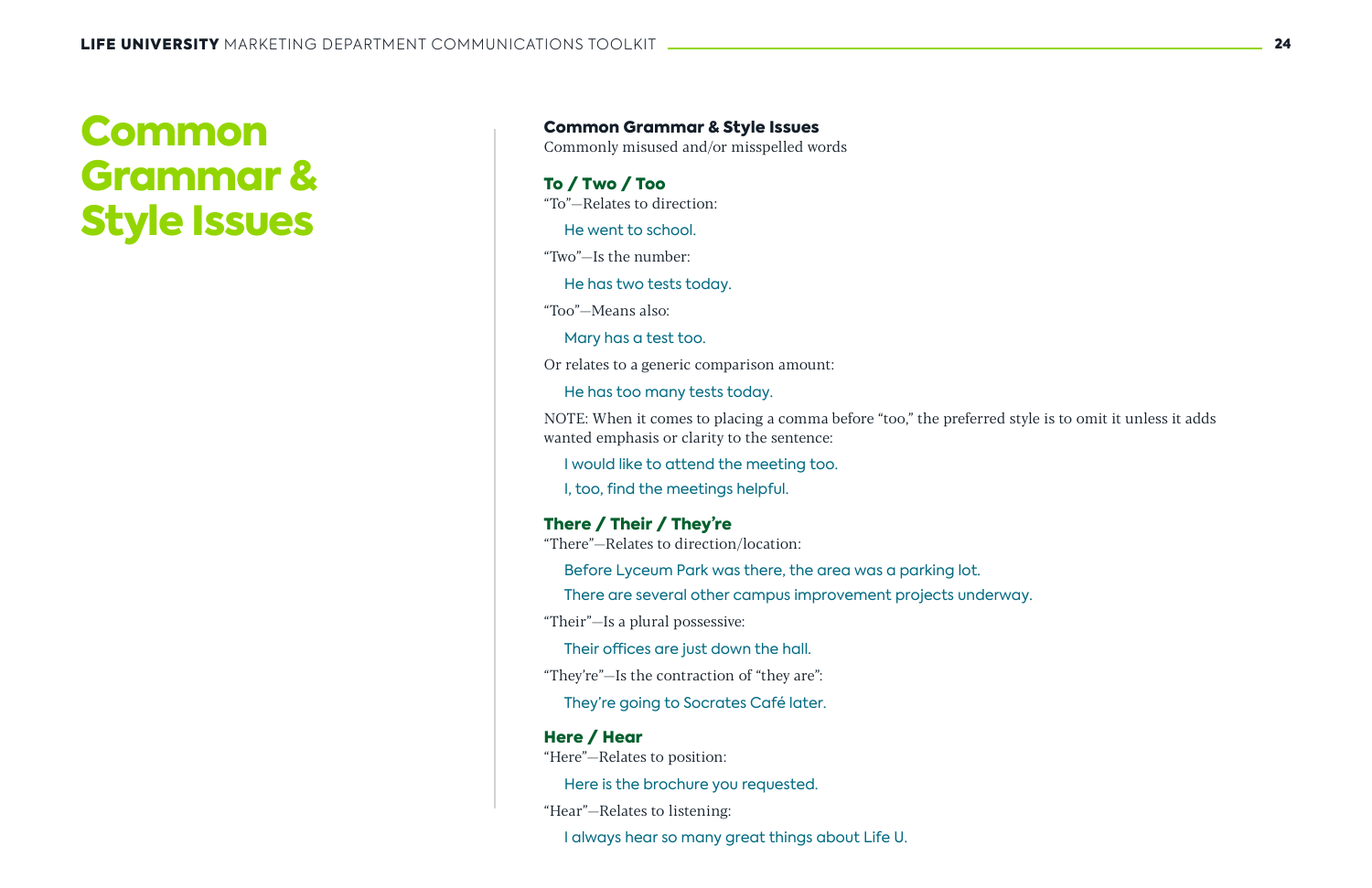#### Its / It's

"Its"—Is the possessive form:

Its purpose is to involve and engage students in their own learning.

"It's"—Is the contraction of "it is":

It's called the Quality Enhancement Program (QEP).

#### Affect / Effect

"Affect"—Is a verb meaning "to influence":

Attitude affects performance.

"Effect"—Is a noun meaning "result":

Overall, the effects of the workshop were very positive.

#### Farther / Further

"Farther"—Relates to physical distance:

Campus Safety is housed farther down Barclay Circle.

"Further"—Is a definition of degree:

We're taking health one step further.

#### Lay /Lie

"Lay"—Takes a direct object:

Just lay the paper on my desk.

The past tense is laid:

He laid the paper on my desk.

"Lie"—Is the act of reclining in a horizontal position:

I need to lie down.

The past tense is "lay":

I asked the patient to lay face down on the table.

The present participle version is "lying":

He is lying down.

"Lie"—Also means not telling the truth. Past tense is "lied." Present participle is "lying."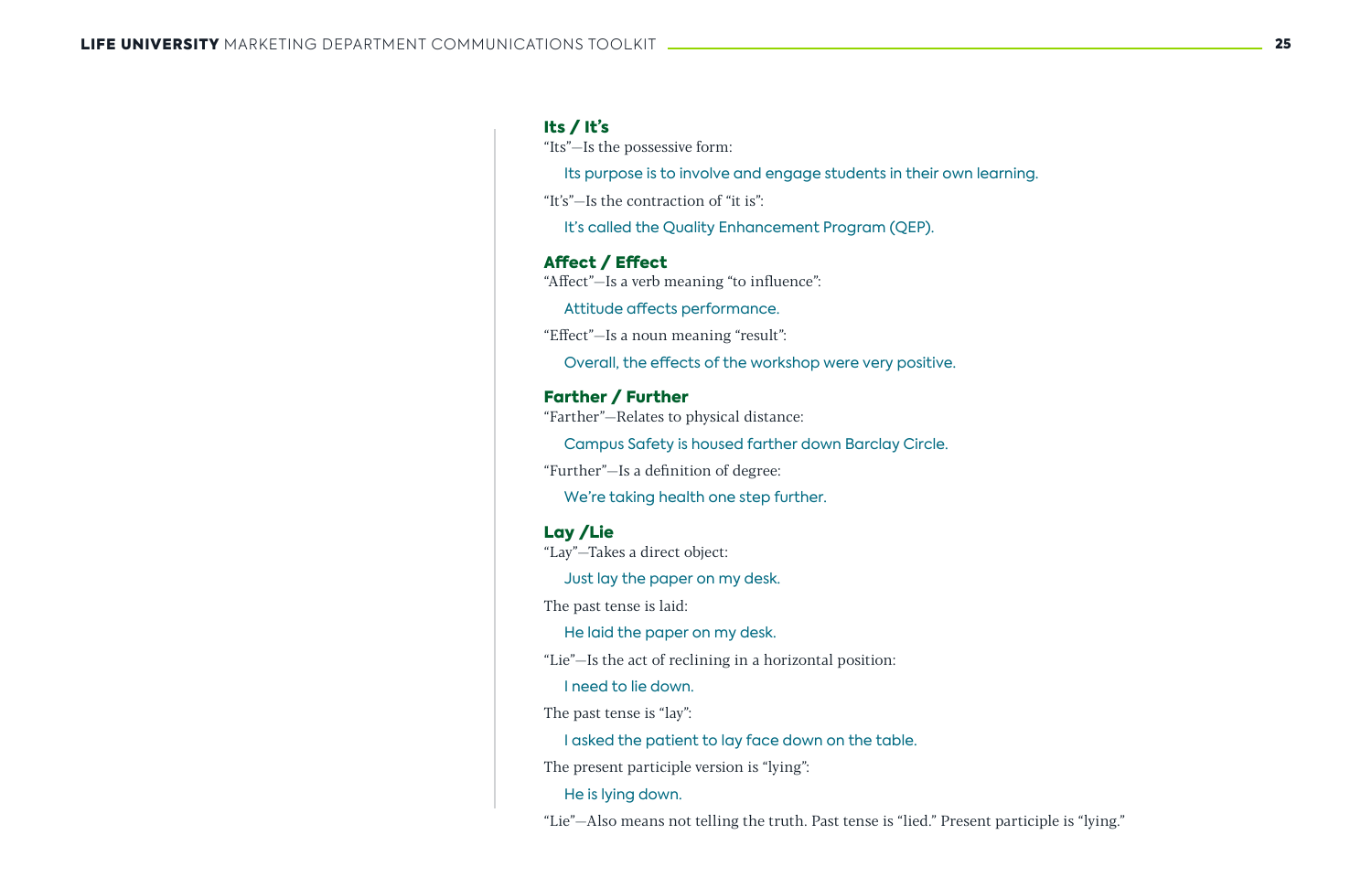#### That / Which / Who

"That" and "which" are used to modify objects. In many cases, they are interchangeable. "That" should almost always be used with restrictive- clauses (clauses that change the meaning of the sentence if removed):

I want the pen that glows in the dark.

"Which" is most commonly used with non-restrictive clauses (non- essential "additions" to the sentence): She chose the glow-in-the-dark pen, which is one of my favorites.

"Who" / "whom" is used to modify a person:

He was the one who gave me the directions.

#### Who / Whom

"Who" is used to modify a subject of a sentence or question:

Dr. Smith, who is also a chiropractor, co-hosted the recruitment event. ("Dr. Smith" is the subject being modified).

"Whom" is used to modify the object of a sentence or question:

Whom did you invite to speak at the recruitment event?

(The speaker is the object being modified by the question; "you" is the subject).

A good way to remember this is to rephrase the sentence using "him/ her" or "he/she." If the rephrased sentence makes grammatical sense using "him/her," then use "whom:"

I invited her (whom) to speak at the event.

If it makes sense when you insert "he/she," use "who":

She (who) co-hosted the recruitment event.

#### Over / More Than

"Over" is used for direction:

The cow jumped over the moon.

"More than" is used for math and numbers:

There are more than 200 characters in the Japanese alphabet.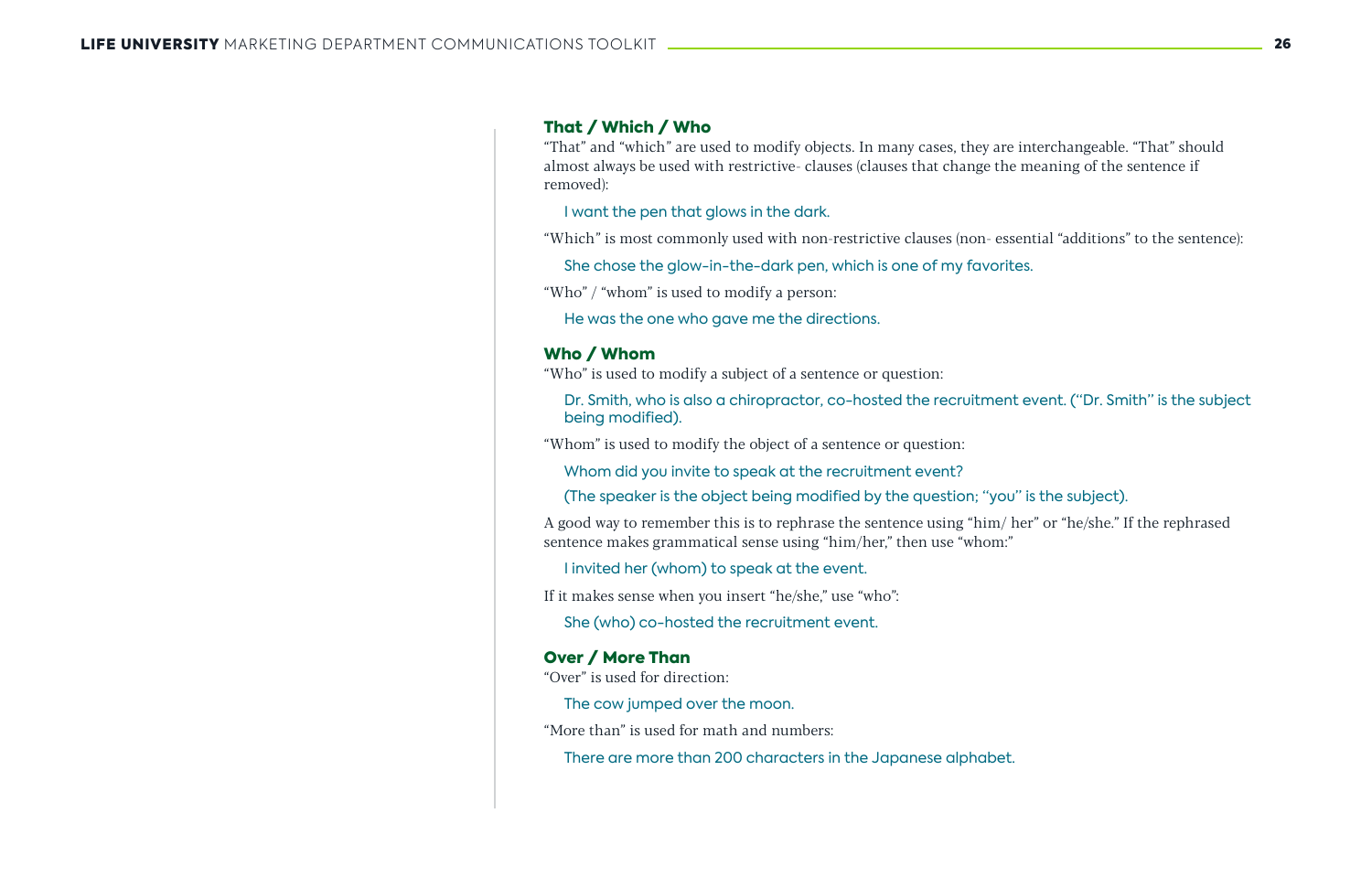#### Less / Fewer

Use "less" for non-quantifiable items:

We have less time to complete the project.

Use "fewer" for individual items:

We have fewer hours to complete the project.

"Towards" is the common British English usage, not the official American English usage. Regardless is the proper word. There is no such word as "irregardless." A whole other is the proper phrase. There is no such phrase as "a whole nother."

#### Toward

#### Words that combine without hyphens

**Nonetheless** 

Notwithstanding

**Oftentimes** 

Adding "wide" to the end of a word:

citywide, nationwide UNLESS it looks awkward:

Universitywide should be hyphenated to University-wide.

#### City Capitalization

Use greater Atlanta, metro Atlanta and metro area (do not capitalize modifiers).

#### Seasons are lowercase

spring, summer, fall, winter UNLESS part of a specific title: 2022 Winter Quarter

#### Directions are lowercase

north, south, east, west

UNLESS they refer to a specific region:

The heart of the South,

or are part of a proper name:

West Coast; Spring Break.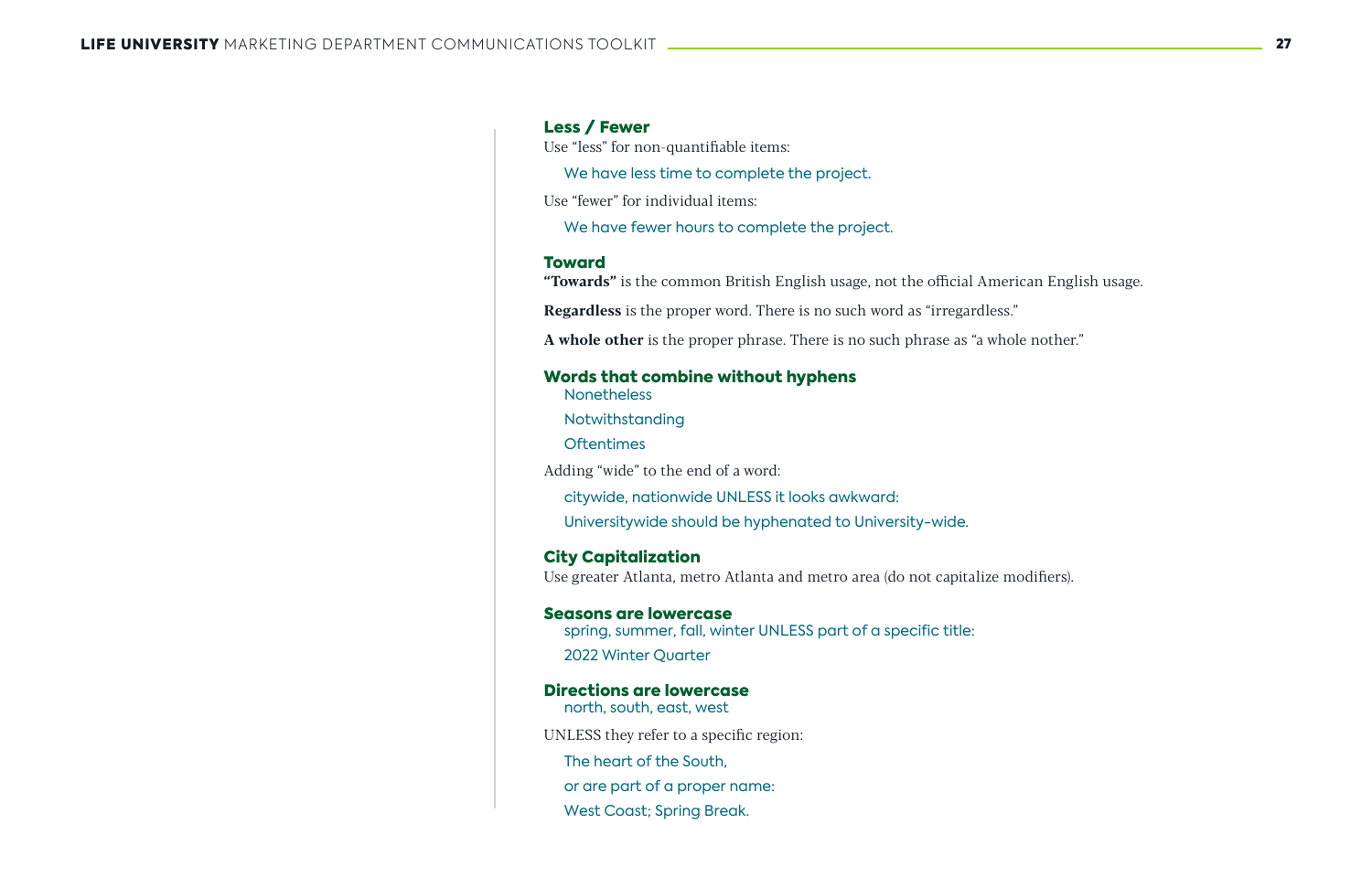#### **Titles**

Always capitalize the first word and every word that is four letters or more UNLESS a short word or preposition is significant to the title's meaning:

Lights of LIFE, Silence of the Lambs, A Bridge Too Far

#### Time of Day

Abbreviations are always lowercase with a space between the number and the abbreviation, and with periods punctuating the letters:

6:00 a.m. 10:42 p.m.

#### Composition Titles

Magazine and newspaper titles aren't italicized; just capitalized. For composition titles such as books, video games, films, TV shows, works of art, speeches, etc., use quotation marks.

She read The New York Times before she watched "Inception." My favorite book is "The Kite Runner."

#### **Ouotations**

When quoting someone's actual words, use double quotes ("..."):

Abraham Lincoln famously said, "Four score and seven years ago ..."

When using a colloquial phrase, word or saying, use the single  $(\cdot \cdot \cdot)$ :

When reading this newspaper, she always knows to 'take things with a grain of salt.'

When writing a letter or memo containing a long quote (more than a sentence or two), make the quote its own paragraph within the body of the text.

For a quote within a quote, use double quote ("...") to begin and end the larger quote and use single quote ('...') for the internal quote:

"When I graduated from chiropractic school," she says, "my father said, 'I'm so proud of you.'"

Final punctuation always comes before the end quote:

"What's the deal?" he asked.

Says Dr. Scott, "This is what Life U is all about!"

#### State Abbreviations

AP style no longer accepts state abbreviations. When writing the name of a state, always spell it out completely.